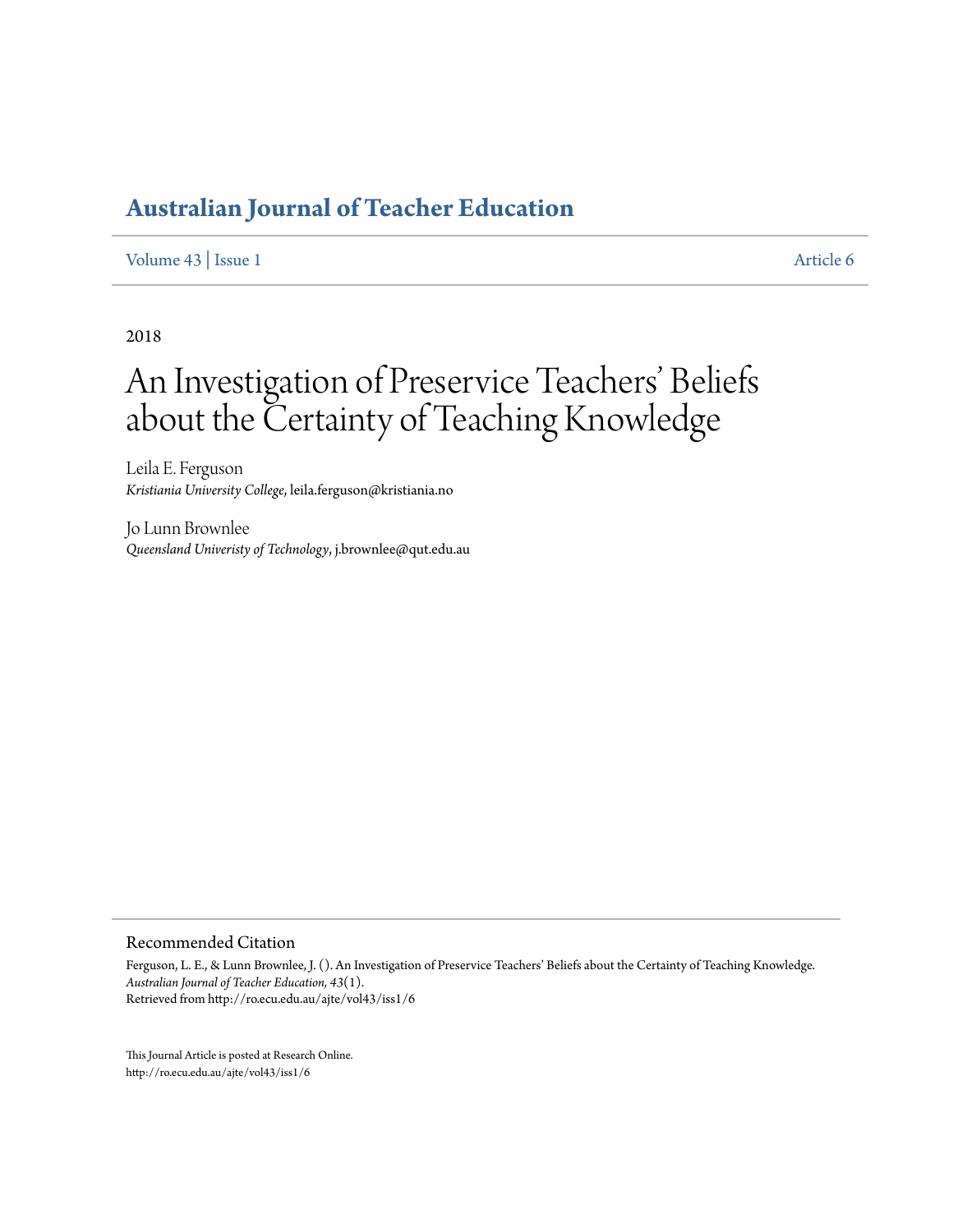## **An Investigation of Preservice Teachers' Beliefs About the Certainty of Teaching Knowledge**

Leila E. Ferguson Kristiania University College, Oslo, Norway Jo Lunn Brownlee Queensland University of Technology

*Abstract: Beliefs about the certainty of teaching knowledge may influence how preservice teachers engage with and learn from knowledge sources in teacher education, and their subsequent practice. In light of inconsistencies in prior findings that mainly employ epistemic questionnaires, we extended research focusing on a contextual analysis. Sixty-six elementary and lower-secondary preservice teachers in Norway responded to the Beliefs about the Certainty of Teaching Knowledge (BECK) scale in the first and second year of study, respectively. Participants believed knowledge about teaching and learning was more tentative and evolving at T2 than at T1 (t (65) = 2.0, p = .049, Cohen's d = .23). We uncovered beliefs about the ways knowledge and practice will change, reasons for change, and the rate of change in teaching knowledge. The results suggest preservice teachers hold specific beliefs about the certainty of teaching knowledge that should be addressed by teacher educators.*

## **Introduction**

The beliefs preservice teachers hold about knowledge and knowing (epistemic beliefs) play a role in their learning and engagement throughout their teacher education programmes (Brownlee, Schraw & Berthelsen, 2011; Ravindran, Greene, & Debacker, 2005). For example, epistemic beliefs influence preservice teachers' ability to evaluate different types of teaching knowledge (cf. Greene & Yu, 2016), as well as their motivation to learn from these sources (Bråten & Ferguson, 2015). Moreover, epistemic beliefs influence learners' problemsolving and learning and understanding of complex information (Strømsø & Kammerer, 2016; Valinides & Angeli, 2008), which are vital for future teachers who will be responsible for planning, instructing and evaluating learning in others, as well as for continuing to develop their own knowledge bases (Buehl & Fives, 2016). The beliefs preservice teachers hold about knowledge and knowing will likely have important consequences for the nature and content of their future classrooms (Feucht, 2010; Schommer-Aikins, 2004) and practice (Brownlee et al., 2011; Lunn Brownlee, Ferguson & Ryan, 2017). It is therefore important that teacher educators understand the kinds of epistemic beliefs that preservice teachers are likely to hold and how these might influence learning and teaching in teacher education programmes.

In this paper, we focus on preservice teachers' beliefs about the certainty of teaching knowledge, because these are considered to be core epistemic beliefs (Trautwein & Ludtke, 2007b). Knowledge about preservice teachers' epistemic beliefs should be compelling for teacher educators because it can help them to help their students understand more about the nature of teaching knowledge and to motivate them to value and engage with different knowledge sources. It will also aid them in facilitating preservice teachers' higher order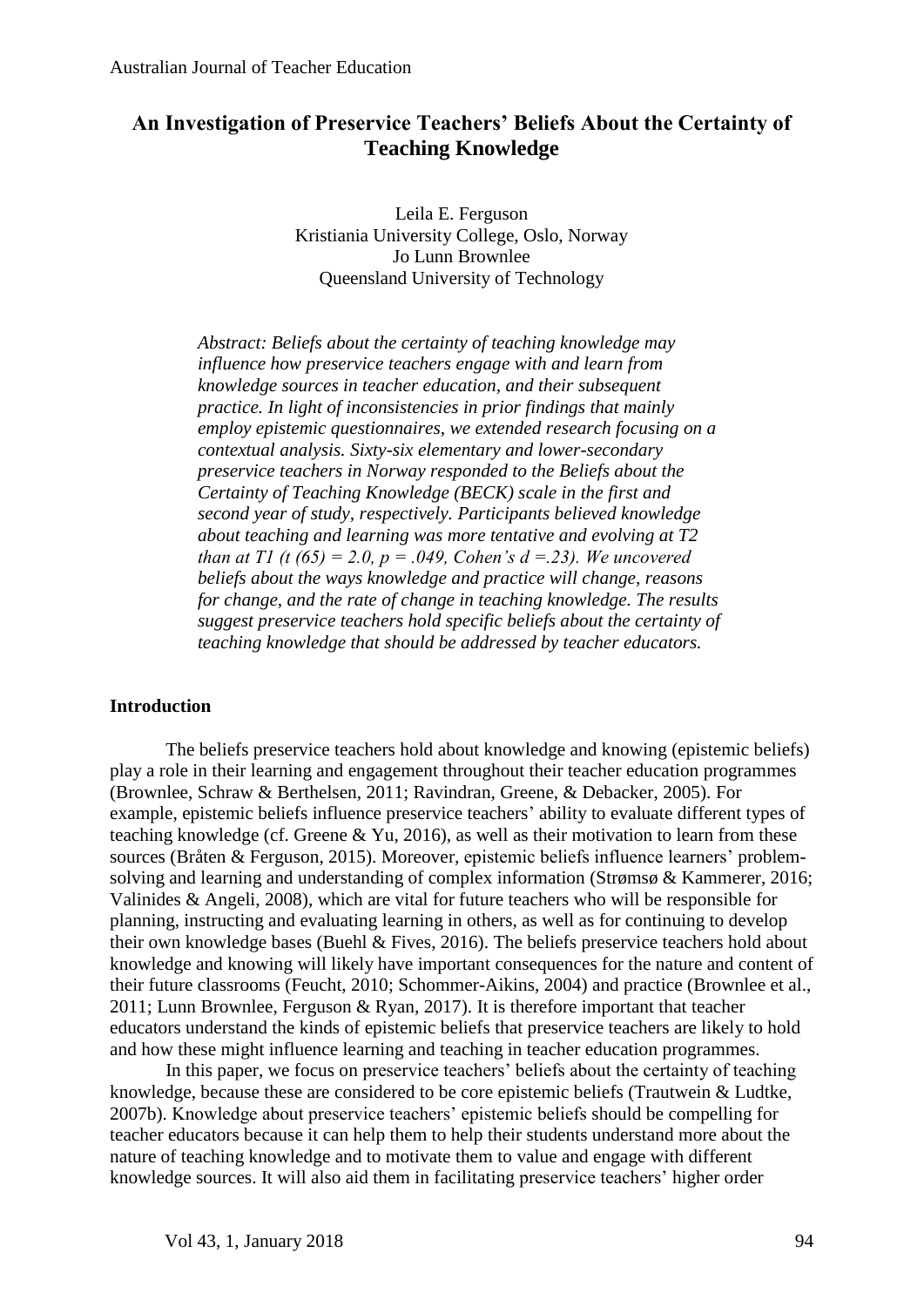thinking about changes that may occur in teaching and how this fits with their existing beliefs and practice. In the next section, we develop a theoretical background from research on epistemic beliefs, including the development and structure of epistemic beliefs, and their complex relation to learning and teaching, before detailing our study.

#### **Epistemic Belief Research**

Epistemic belief research focuses on individuals' views and understandings of knowledge and the process of knowing (Chinn, Buckland, & Samarapungavan, 2011; Hofer & Pintrich, 1997, 2002). Of this research, certainty of knowledge beliefs are considered foundational (Trautwein & Ludtke, 2007b): The tentativeness of knowledge is a foundation of scientific thinking (Popper, 2002), and the certainty dimension is a 'core component of almost all conceptions of epistemological reasoning' (Trautwein & Ludtke, 2007a, p. 350).

There are three main approaches to understanding people's epistemic beliefs, including general developmental approaches (King & Kitchener, 1994; Kuhn, Cheney & Weinstock, 2000; Perry, 1970), multidimensional systems of beliefs research, (Ferguson, Bråten & Strømsø, 2012; Chinn et al., 2011; Greene, Azevedo, & Torney-Purta, 2008; Hofer & Pintrich, 1997; Schommer, 1990) and a situated view of epistemic cognition (Chinn et al., 2011; Hammer & Elby, 2002). The first approach is represented by the works of Perry (1970), King and Kitchener (1994) and Kuhn and Weinstock (2002). These authors have proposed central theories that involve general stage-like changes in views of knowledge that occur throughout a lifetime in response to educational and sociocultural interactions (Hofer, 2016). For example, Kuhn and Weinstock (2002) proposed that young children initially view the world and its knowledge as direct copies of reality, before tending to go through ensuing stages of *absolutism*, which represents a categorical, right-or-wrong view of knowledge representations; *multiplism*, where all ideas are equal, since knowledge claims represent people's equally valid opinions; and *evaluativism,* where the veracity of claims are judged according to standards such as available evidence and argumentation. These developmental positions reflect progressive changes in beliefs about the certainty of knowledge from viewing knowledge as certain (absolutism), to personal opinions where knowledge is uncertain (multiplism) and finally to knowledge as tentative but evidence-based (evaluativism). Developmental researchers have generally made use of interviews that they interpret to "assign respondents to a general epistemic level" (Mason, 2016, p. 277).

The second approach involves *systems of beliefs,* initiated by Schommer (1990), who proposed that, rather than being unidimensional and developing in a stage-like manner, beliefs about knowledge and knowing were likely multi-dimensional systems of more-or-less independently developing beliefs. With this suggestion Schommer also introduced the possibility of measuring epistemic beliefs with pencil and paper questionnaires that could be filled out by research participants. Schommer (1990) proposed a system of beliefs consisting of beliefs about knowledge, knowing and learning that each exist on a continuum, including "the structure, certainty, and source of knowledge, and the control and speed of knowledge acquisition" (Schommer, 1990, p. 498). However, these five dimensions proved difficult to capture in factor analyses, resulting in four factors relating to "innate ability, simple knowledge, quick learning, and certain knowledge" in Schommer's own work (1990, p. 498); here expressed at the least sophisticated end of each continuum.

Beliefs in the certainty of knowledge also featured in Hofer and Pintrich's (1997) seminal belief system which comprised the nature of knowledge (certainty & simplicity of knowledge) and the nature of knowing (justification & source of knowledge). In the first subsystem, the two dimensions concerning the nature of knowledge are certainty of knowledge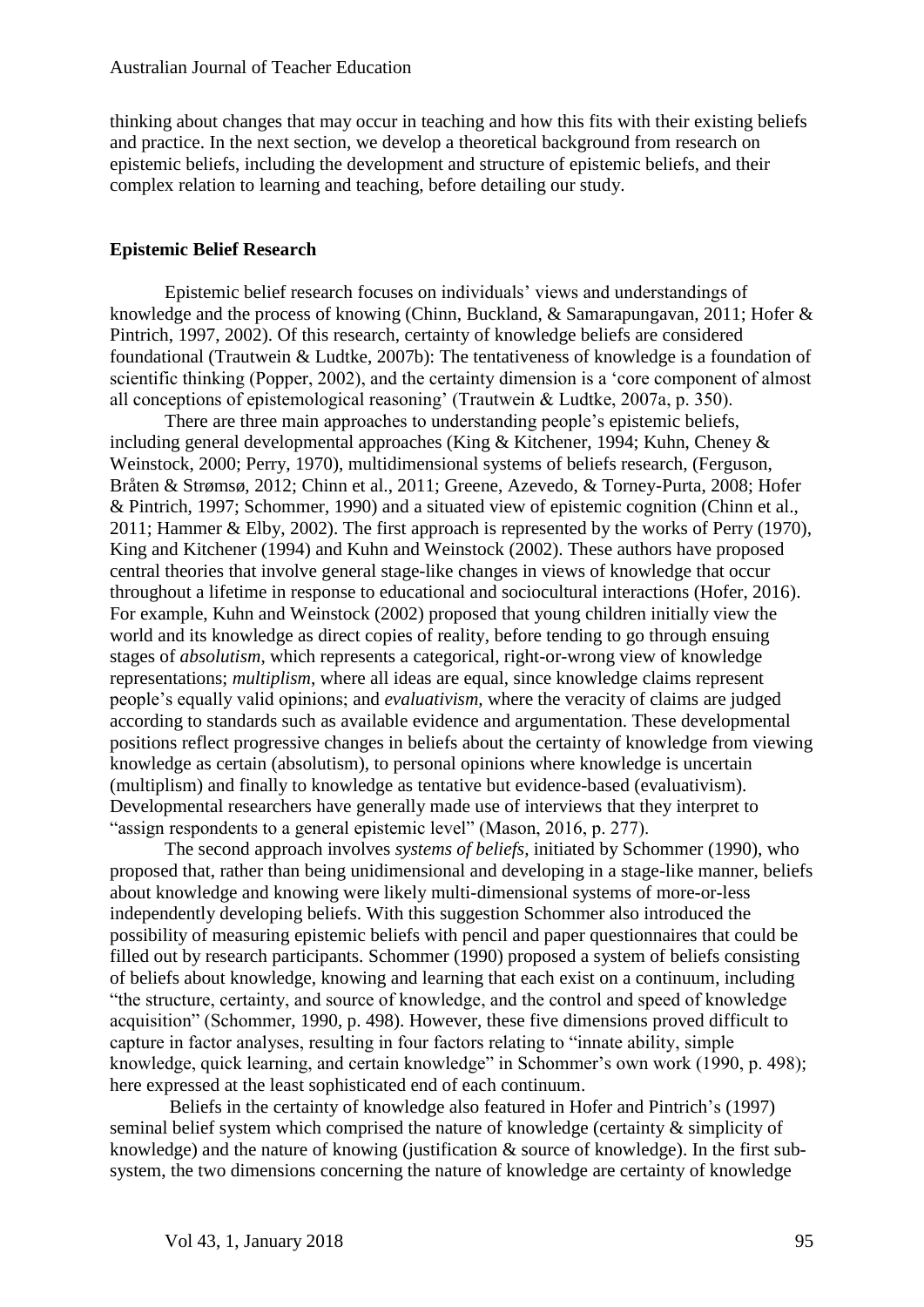(ranging from viewing knowledge as absolute, fixed and unchanging to viewing knowledge as tentative and evolving) and simplicity of knowledge (from viewing knowledge as consisting of an accumulation of facts to viewing knowledge as a web of interrelated concepts). In the second sub-system about the nature of knowing, the two dimensions include the source of knowledge and justification for knowing. Beliefs about sources of knowledge range from conceiving of knowledge as originating outside the self and residing in external authority to conceiving of knowledge as actively constructed by the individual in interaction with others. Justification for knowing beliefs range from validation of knowledge claims via observation and confirmation by authority, or validation based on what feels right, through to the use of rules of inquiry, evaluation and corroboration of different sources of evidence.

Third, joining a growing body of knowledge focusing on a more situated understanding of epistemic beliefs, Chinn et al. (2011; Chinn & Rinehart, 2016) have built on and expanded Hofer and Pintrich's framework for understanding epistemic beliefs by further incorporating philosophical scholarship. Essentially, Chinn and colleagues specify five components. The first, epistemic aims and values, refers to inquiry goals that individuals set for themselves (e.g., knowledge or understanding) and the value they attach to achieving them. The structure of knowledge and other epistemic achievements component of Chinn et al.'s framework builds on Hofer and Pintrich's simplicity dimension, also encompassing other dimensions, such as topic-specific epistemic structures. The third component, epistemic virtues and vices, has been the focus of earlier psychological investigations, and relates to praiseworthy or detrimental dispositions of character and mind. The fourth component, (un)reliable processes for achieving epistemic aims, concerns the processes by which epistemic aims can be achieved. The final and most relevant component for our focus on certainty, is the component associated with sources, justification and related epistemic stances, which incorporates the source, justification and certainty dimensions, respectively, from earlier models. Particularly, certainty is '…characterized as one of a number of different stances that one can take towards knowledge claims' (Chinn et al., 2011, 156). Research from this perspective has underscored the importance of contextual analysis (Mason, 2016).

## **Certainty of Knowledge Beliefs and Learning**

There are links between beliefs about certainty of knowledge and aspects of learning that have implications for preservice teachers' own learning, as well as their considerations about their students' learning (Bråten, Britt, Strømsø, & Rouet, 201; Muis, 2007; Tabak & Weinstock, 2005): Typically, studies have demonstrated that individuals holding more constructivist views of knowledge (e.g., knowledge is tentative) outperform those who believe that knowledge is certain and fixed (Muis, 2007). For example, a belief in the tentative nature of knowledge reflects the idea that knowledge is dynamic and changes over time in light of advances in theoretical frameworks, which may be conducive to learning (cf. Tabak & Weinstock, 2005). Whereas, a strong belief in the certainty of knowledge 'indicates that a student believes scientific theories and results to be certain, and is considered to reflect an unsophisticated view of the nature and boundaries of human knowledge with "negative consequences for learning (e.g., low-level processing)" (Trautwein & Lüdtke, 2007a, p. 350). That is, those who believe knowledge is more certain than tentative may view learning and comprehension as something that occurs once and for all, and fail to recognize the importance of knowledge revisions or deep-processing. Moreover, theoretical (Bråten et al., 2011) and empirical (Schommer, 1990) links have been made between certainty beliefs and successful comprehension of complex information, such as comprehending multiple sources, which is a typical task in modern teacher education programmes. Furthermore, beliefs in certain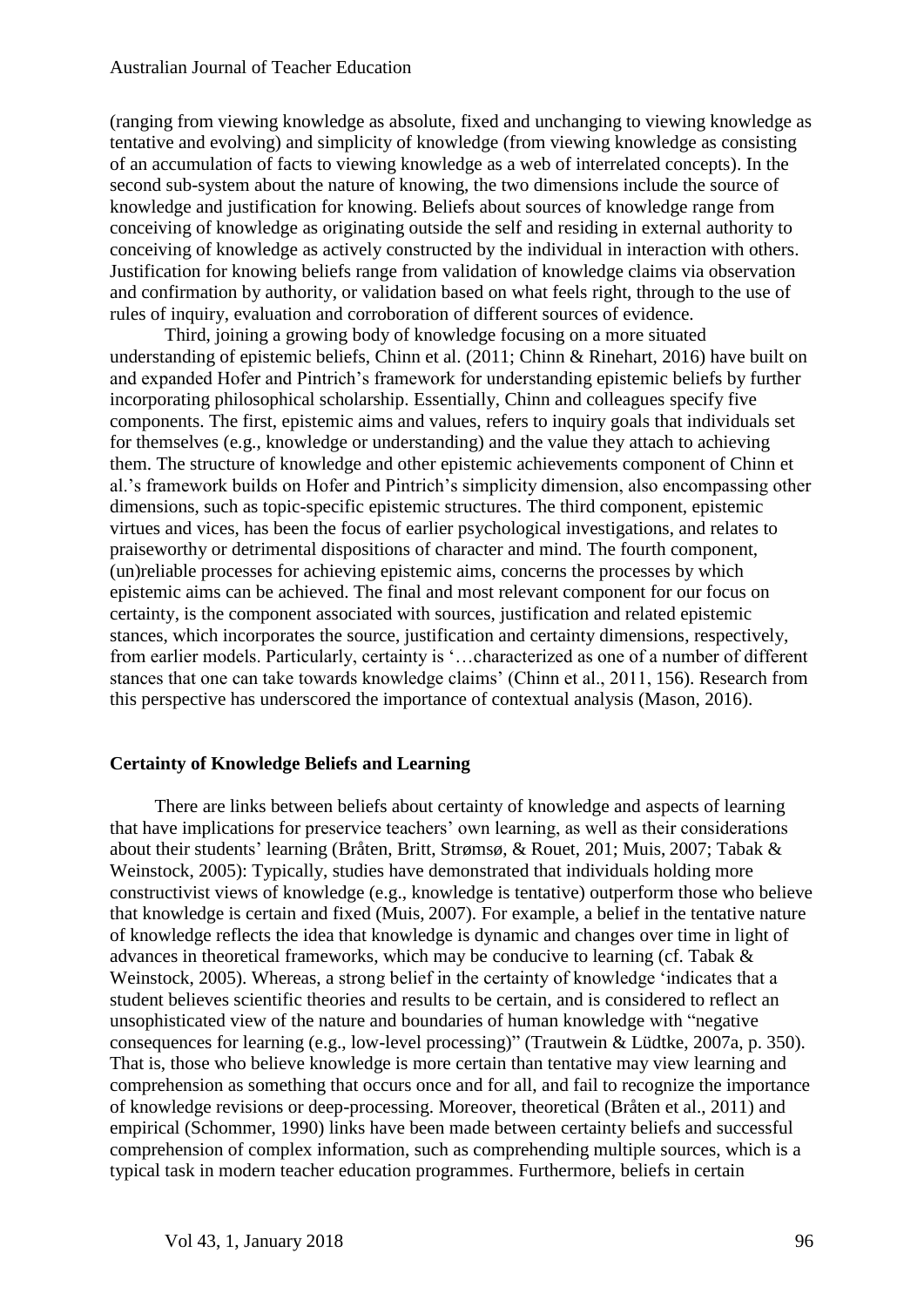#### Australian Journal of Teacher Education

knowledge have been linked to less propensity to engage in conceptual change (Qian & Alvermann, 1995), which is also an important component of higher education. In sum, these findings are particularly pertinent for teacher educators faced with the challenge of changing preservice teachers' intuitive, experience-based understandings of complex concepts such as teaching, learning and motivation to more research-based discernments, and helping preservice teachers to engage with multiple sources of complex written information in a way that leads to deep-learning.

Certainty beliefs are also presumed to influence school achievement and choice of college major (Trautwein & Lüdtke, 2007a). For example, in two large-scale studies in Germany, Trautwein and Ludtke (2007a) found negative associations between certainty beliefs and school achievement in upper secondary students, while choice of college major ('hard' vs. 'soft' fields) was a predictor of certainty beliefs. Especially in a Norwegian context (as is the case for this study), where there is a pending national teacher shortage (Norwegian Statistics, 2012) and entry requirements to teacher education are relatively low, these findings might suggest that preservice teachers may not hold particularly sophisticated beliefs about the certainty of teaching knowledge.

However, research investigating the relationship between certainty beliefs and learning outcomes is not unequivocal (Bromme, Kienhues, & Stahl, 2008). For example, as Bromme and colleagues discussed, individuals with little knowledge about a domain will tend to rely on categorical assumptions from 'world' knowledge, and may then state that knowledge is uncertain, thus seeming to reflect advanced views (particularly in response to epistemic questionnaires). As an example, we might apply this notion to knowledge about motivation; gaining more knowledge might also include learning more established motivational theories, and the resulting reflection of less adaptive (i.e., more 'naïve') views of knowledge about the domain as certain. Depending on ontological features of the field in question, gaining further knowledge might again lead to the realisation that the truthfulness of claims is dependent on factors such as measures used and underlying assumptions. This involves an understanding of the context-sensitive nature of knowledge and the need to verify claims considering existing theories that are represented by adaptive (also called sophisticated or advanced) epistemic beliefs.

#### **Certainty of Knowledge Beliefs and Teaching**

In considering preservice teachers' beliefs about the certainty of teaching knowledge, we refer to the domain of teaching knowledge as "all knowledge relevant to the practice of teaching" (Buehl & Fives, 2009, p.370). And while there is a large body of research about teacher beliefs in general, there is a lack of research examining epistemic beliefs and teaching (Hofer, 2010), and this is particularly true of beliefs about the certainty of teaching knowledge and teacher education (Buehl & Fives, 2009). Importantly, Buehl and Fives (2009) argued for more extensive investigation of teachers' beliefs about the certainty of knowledge in light of inconsistencies in previous findings in comparison to researcher expectations (Ravindran et al., 2005) and confounding results (Hofer, 2000). They reported that Ravindran and colleagues "unexpectedly" found a positive relation between "preservice teachers' beliefs about certainty of knowledge [and] meaningful cognitive engagement in an applied learning situation" (Buehl & Fives, 2009, p. 372). Also, certainty beliefs are sometimes combined into one factor with other epistemic belief dimensions and studied in relation to outcome variables (Hofer, 2000) so that the nature and role of certainty beliefs remains unclear. Therefore, Buehl and Fives (2009) examined preservice and inservice teachers' beliefs about the certainty of teaching knowledge by posing two questions: 'In the next twenty years, how much do you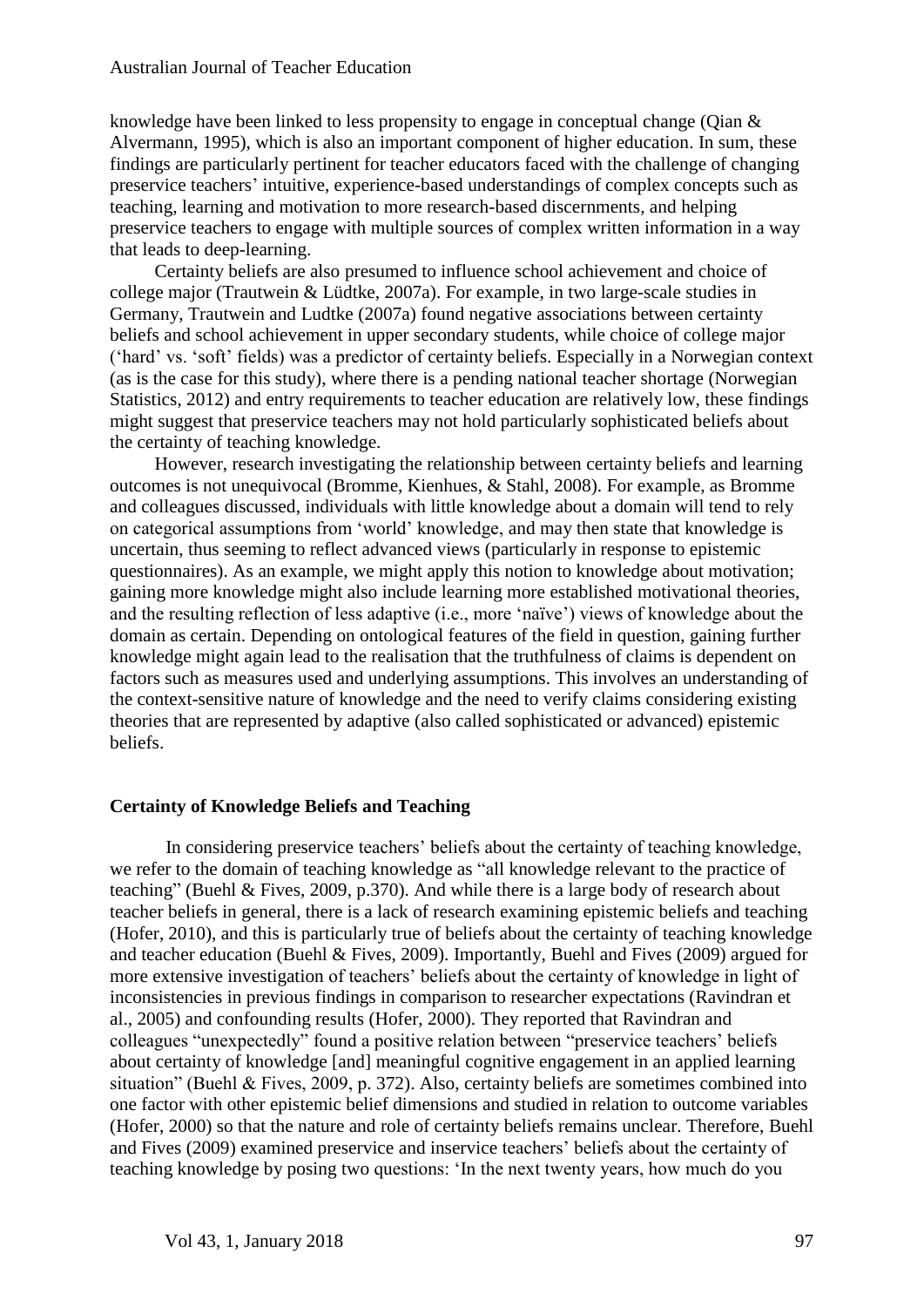think the knowledge needed for effective teaching will change?' and '…in what way(s) do you think the knowledge needed for teaching will change?' In their study, they identified three themes relating to the certainty of teaching knowledge (which they labelled stability), specifically: amount (how much knowledge would change, ranging from no change, through little, a lot, to drastic changes), direction (whether knowledge needed to teach would increase or decrease), and quality of change (the rate of change and qualitative shifts in the nature of knowledge). Buehl and Fives' research (2009; Fives & Buehl, 2008) explored teachers' epistemic beliefs about the certainty knowledge using a fine-grained, contextual analysis of epistemic beliefs, which is in keeping with recent suggestions for research (Kienhues, Ferguson & Stahl, 2016; Chinn, et al., 2011; Greene & Yu, 2014).

## **The Study**

Following Buehl and Fives (2009), we explored beliefs about the certainty of knowledge in the context of teacher education and teaching knowledge. This research contributes new understandings about preservice teachers' assessment of the degree to which they believe in the certainty of knowledge and the potential development of such certainty beliefs. It also continues a line of investigation that focuses on the contextual analysis of epistemic beliefs. Using a mixed-methods approach, our research investigated:

- a) whether preservice teachers' beliefs about the certainty of teaching knowledge changed during the first year of a teacher education programme, according to a quantitative measure, and;
- b) how preservice teachers' beliefs about the certainty of teaching knowledge could be characterized on the basis of a qualitative examination of their responses to openended questions.

#### **Participants**

Sixty-six preservice teachers (62% female) in their first year (at T1) of a teacher education programme at a university-college in south-east Norway participated in the study. The mean age of the participants was 21.1 years (*SD* 4.3, min. 18, max. 43). Participants were attending a four-year teacher education programme to qualify for teaching grade levels one through to seven  $(N=25)$  or five through to 10  $(N = 41)$ . The questionnaire was part of a larger study on preservice teachers' beliefs that was administered in regular class time. Participation was voluntary and all participants were entered in a prize draw with two prizes of gift cards for a local shopping centre worth 500NOK each (approximately 80AUS\$). At the first data collection time point (T1), the preservice teachers had been studying teacher education for approximately 12 weeks and at the second data collection time point (T2) they had an additional year of study experience.

#### **Measures**

Quantitative measures may have difficulties capturing what Bromme and colleagues define as epistemological 'sophisticatedness' (p. 433). We therefore chose to supplement a quantitative scale with a graphic task, as well as a qualitative measure that required participants to explain their answers, thus allowing more insight into potential 'sophisticatedness'. Moreover, the use of multiple or mixed methods of assessment designed to capture epistemic beliefs can potentially improve reliability "through triangulation of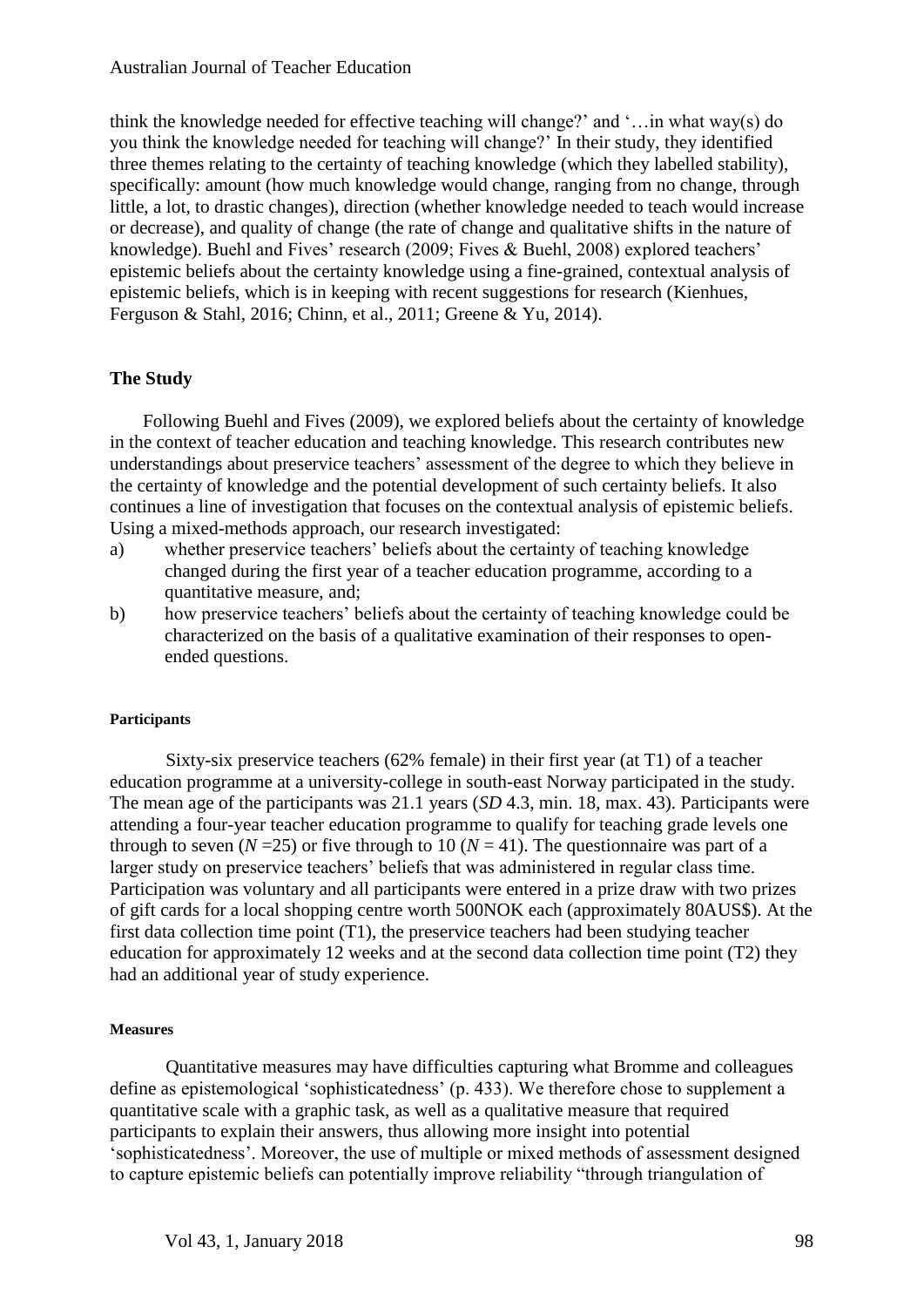multiple data sources" (Barzilai & Weinstock, 2015, p. 142). Thus, not only is our quantitative assessment framed in the context of teacher education and teaching knowledge, but the qualitative assessment has the potential to provide a detailed account of the participants' epistemic thinking (Barzilai & Weinstock, 2015). In line with recent arguments (Chinn et al., 2011; Greene & Yu, 2014; Mason, 2016), we also propose that the complexity of epistemic beliefs might better be captured by several measures that tap separate aspects of beliefs (Chinn et al., 2011), and further that our findings might contribute to theories of epistemic beliefs that are influenced by what people (teachers) actually think.

A three-part instrument, the Beliefs about the Certainty of Teaching Knowledge (BECK), was developed based on Buehl and Fives' (2009) Open-Ended Teaching Belief Questionnaire (OTBQ). In collaboration with a senior (Norwegian) researcher, the first author (English speaking and fluent in Norwegian) translated and adapted the OBTQ (from English to Norwegian). The adaption included the inclusion of a graphic/ numeric visual aid, on which the participants had to answer question 1 (see below), as well as tailoring the original question (about the teaching knowledge needed for "effective teaching", Buehl & Fives, 2009, p. 375) to the context of teacher education (see also Question 1 below). Participants received the following instruction and questions:

Instruction: 'You shall now answer two questions. We are not looking for the correct answer, but we are interested in your views.

Question 1. [Graphic/ numeric assessment of degree of change in teaching knowledge, where the horizontal line was marked at 10% intervals from 0 to 100%.]:

a) Please indicate how much you think knowledge about teaching and students' learning (that one studies in [this class]) will change during the next 20 years. Please mark a cross on the line to indicate your answer.

b) Please write a short reason for your response to part (a).

Question 2. In what ways do you believe this knowledge will change?'

Question 1a was designed to capture participants' beliefs about the degree of (un)certainty of teaching knowledge. Thus, the higher the participants rated this item, the more they considered knowledge about teaching and learning to be tentative and changing. While Buehl and Fives posed a similar question, the participants in that study provided written answers to open-ended questions that were subsequently coded by the authors, whereas we assessed this question in a quantitative manner. We did this for two reasons: 1) we wanted to be able to carry out a comparison of preservice teacher responses from T1 to T2 and we found this to be a more precise method of comparison; 2) we placed the onus on the participants to specify their answer, rather than leaving it open to researcher interpretation and coding. We believed that the graphic aid would help the pre-service teachers in their expression of this somewhat abstract task. Although we acknowledge that use of single item measures is not ideal, Wanous, Reichers and Hudy (1997) argue convincingly, based on evidence from a meta-analysis of psychological literature for the acceptability of single-item measures. We further argue that this is a suitable measure for the present research in view of the use of multiple data sources, and interpretation of the quantitative response considering qualitative data.

Question 1b was intended to further investigate the nature of beliefs about the certainty of teaching knowledge, specifically addressing participants' reasoning about the phenomenon and Question 2 addressed the ways knowledge about teaching might change (rather than Buehl and Fives' changes in the knowledge needed to be "an effective teacher"', 2009, p. 75). These qualitative written responses were expected to provide more insight into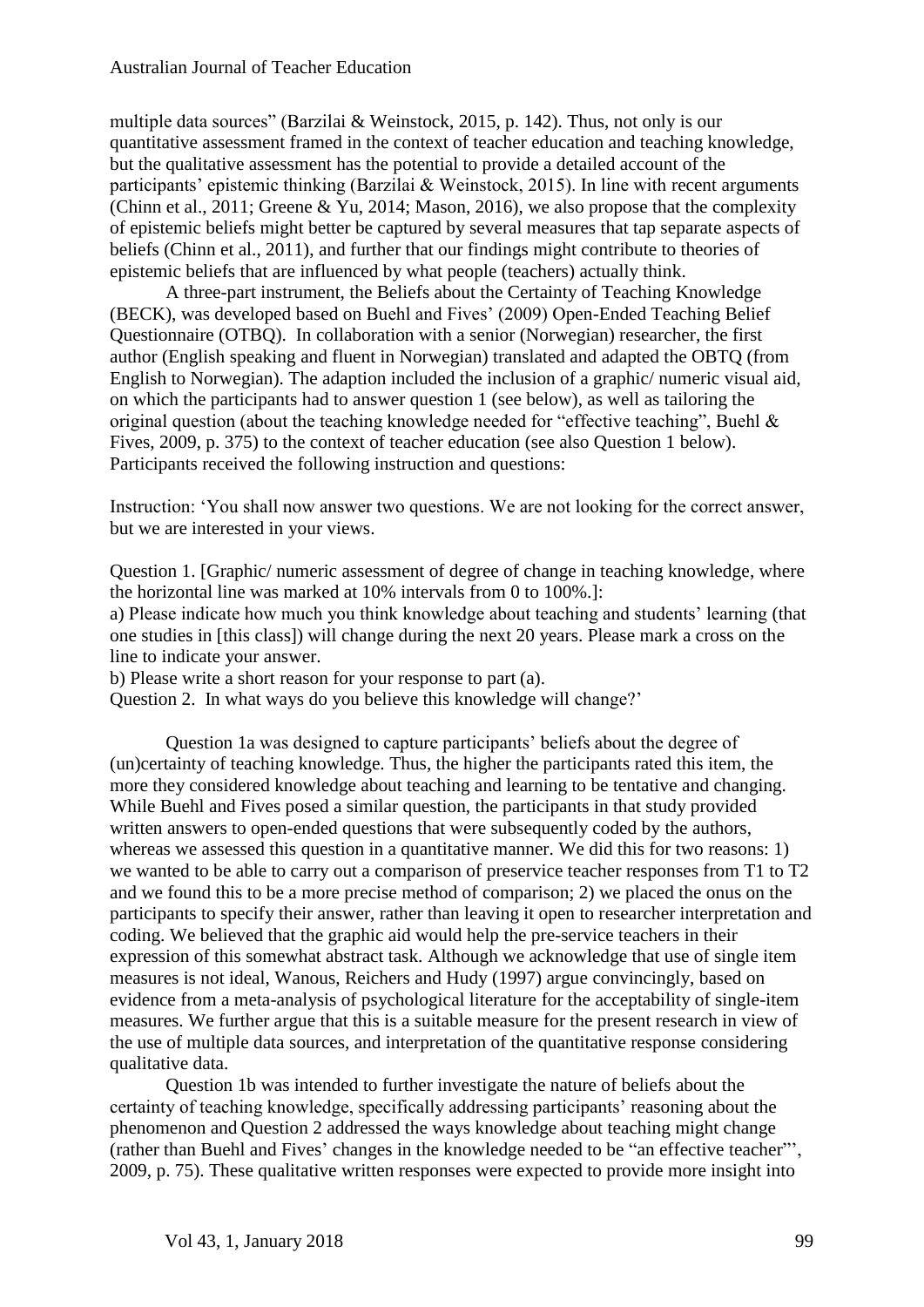the nature of certainty beliefs, particularly regarding reasons for change and ways knowledge might change.

#### **Recruitment**

Participants were recruited in an education class "pedagogy and pupil-related skills", a compulsory class that covers 60 European Credit Transfer and Accumulation system (ECTS) credits (the entire teacher education course consists of 240 ECTS credits) and focuses on topics such as instructional methods for diverse students and theories of student learning. The first author wrote an information letter and invitation to participate in the study that was distributed by the regular class teacher and participants had to complete a consent form at T1 (participation rate > 90%). Neither of the authors were affiliated with the university-college where the study took place. Questionnaires were administered by the first author during normal class time. The invitation to participate was repeated one year later, with a Professor from the university-college department of teacher education (who was not the class' regular teacher) completing the data collection. At that time participation was slightly lower (69%). Only participants that were present at both data collection points were included in the analyses.

#### **Data Analysis**

Regarding the quantitative data, we performed a paired sample *t*-test to identify change in pre-service teachers' beliefs over time. Next, we inductively analysed the qualitative data in the written responses to Question 1b and Question 2 in several iterative steps (Creswell, 2005). Such an inductive approach enabled in-depth explorations of beliefs that are not possible using survey measurements (Greene  $& Yu, 2014$ ) because the themes emerged from, rather than were imposed on, the data. During the first steps, the first author read and reread the participant responses with the goals of 1) getting an overall impression of the data, 2) sensitising herself to the intricacies of the data (Brownlee et al., 2012), 3) identifying relevant segments of responses, 4) identifying important and salient themes in the data, and 5) identifying categories and subcategories of responses at a more fine-grained level of analysis than the overarching themes. After multiple readings of the participants' responses as well as comparing response segments among their initial groupings, the first author noted that no new subcategories of responses were emerging and each response received an initial code.

Next, a peer review process of the data analysis took place using dialogic reliability checks (Åkerlind, 2005). This involved the first author translating the responses (from Norwegian to English) so that the second author could complete a detailed examination of the data, including the preliminary suggestions for themes and subcategories. Both authors have research experience from the fields of teacher beliefs and epistemic beliefs. The second author agreed with the coding developed by the first author, but also added some supplementary subcategories. By analysing the responses in this way, the second author not only 'acted as a peer debriefer for the first author… [but] [t]he iterative process allowed both researchers to question their understanding … in general, as well as the data collected from the participants' (Greene & Yu, 2014, p. 17). After these initial steps, the authors discussed the data and the proposed themes and sub-categories of responses frequently, until agreement was attained (Buehl and Fives, 2009).

Based on this careful examination of the data, three overarching themes emerged: 1) ways teaching knowledge (and practice) will change; 2) reasons for change in teaching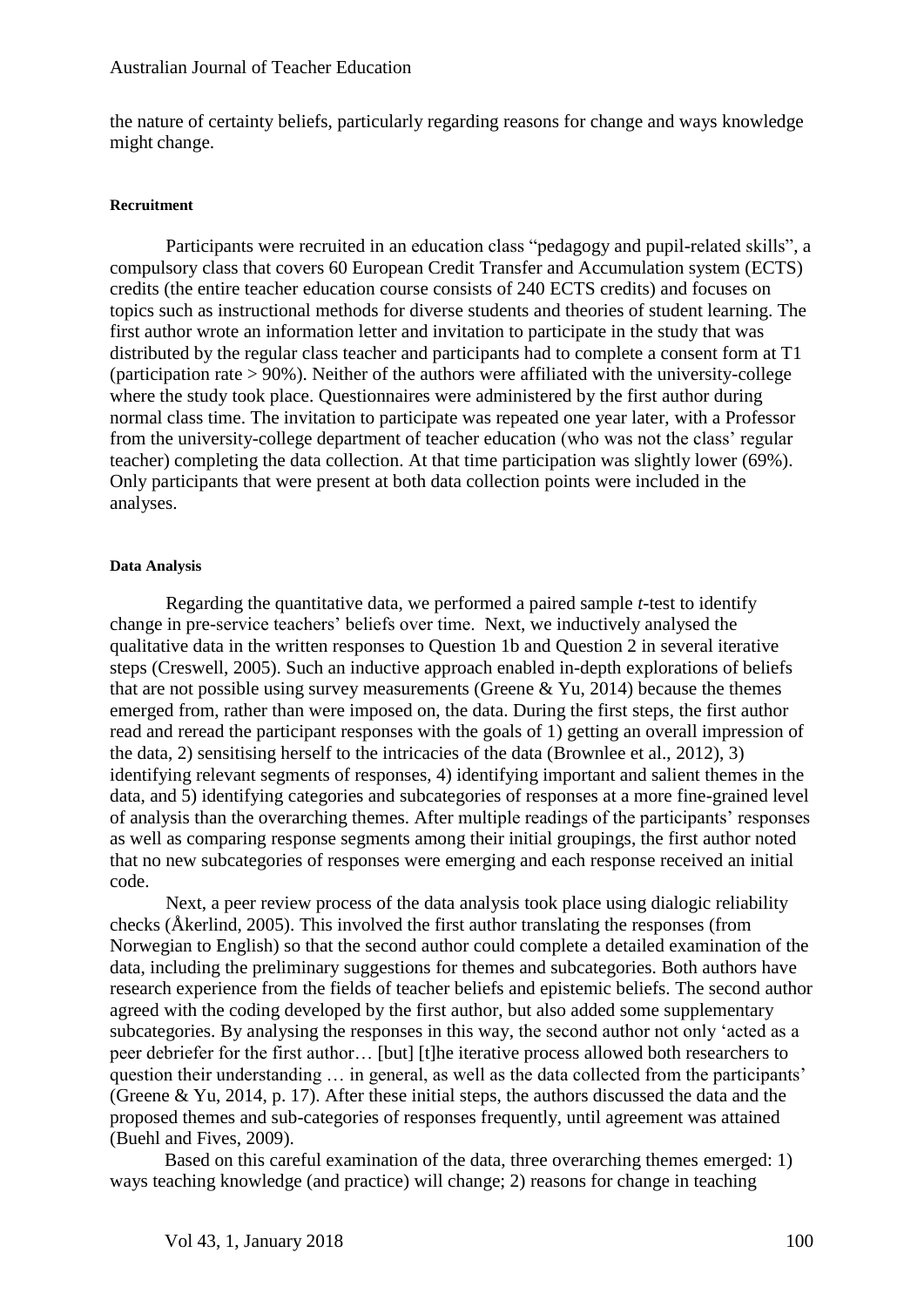knowledge; and 3) rate of change in teaching knowledge. Finally, following feedback from a thoughtful reviewer, we decided to focus on the broad themes and categories of responses that had emerged, rather than narrow subcategories, thus enabling us to provide more detailed descriptions and clear examples from the categories (see Results section).

It is important to note that while question 1b and 2 were posed separately, we discerned that some of the participants either confounded or confused the two aspects of knowledge change and reasons. Therefore, we were careful to pay attention to the actual participant responses (rather than the question that elicited the response) in the analysis.

## **Results**

In this section, we present the results from question 1a, the graphic/ numeric assessment of degree of change in teaching knowledge, before presenting the thematic results from questions 2 participants' reasons for changes in teaching knowledge; and 1b, ways this knowledge will change*.* 

#### **Quantitative Results: Change in Beliefs about Teaching Knowledge**

Descriptive statistics (means and standard deviations) for the participants' estimations of how much teaching knowledge will change in the next 20 years are presented in Table 1 (below). A paired sample *t*-test showed that participants scored statistically significantly higher on the measure at T2 (*M* = 45, 95% CIs [37.2, 45.2]) than at T1 (*M* = 41, 95% CIs [40.9, 49.3]), with  $t (65) = 2.0$ ,  $p = .049$ , Cohen's  $d = .23$ . The results indicate that, as a group, the participants believed that a larger proportion, or amount, of teaching knowledge was likely to change over the next 20 years at T2 than at T1. This may be interpreted as a general strengthening of the participants' belief that teaching knowledge is tentative (Bromme et al., 2008). A change in this direction is generally conceived as evidence of development towards more 'advanced' beliefs. Further, it should be noted that, although this effect size is small, it is still a significant finding. Given the proposed deep-set, experience-based nature of preservice teachers' beliefs (Levin, 2015) and the research which suggests that epistemic beliefs develop over a prolonged period of time (Kuhn et al., 2000), we believe this finding warrants further investigation.

|        | M                                         | SΡ                     |
|--------|-------------------------------------------|------------------------|
| Time 1 | ∸<br>− ⊥.∠                                | 16.7                   |
| Time 2 | $\tilde{\phantom{a}}$<br><b>⊥</b><br>τ. Ω | $1 \pi \gamma$<br>11.J |

**Table 1: Descriptive statistics for estimations of knowledge change**

#### **Qualitative Results: Examination of Participants' Written Responses**

Thematic analysis enabled beliefs about the certainty of teaching knowledge to be explored in a more fine-grained, nuanced manner than is typically possible through use of questionnaires (Barzilai & Weinstock, 2015; Chinn & Rinehart, 2016). As was the case for the study by Buehl and Fives (2009), the participants' written responses provided much richer data than we had anticipated. The themes identified included beliefs about 1) the *ways*  teaching knowledge (and practice) will change; 2) the *reasons* for change in teaching knowledge (Table 3); and 3) the *rate* of change in teaching knowledge. We now present and discuss each of the themes. Please note that *n* refers to number of responses corresponding to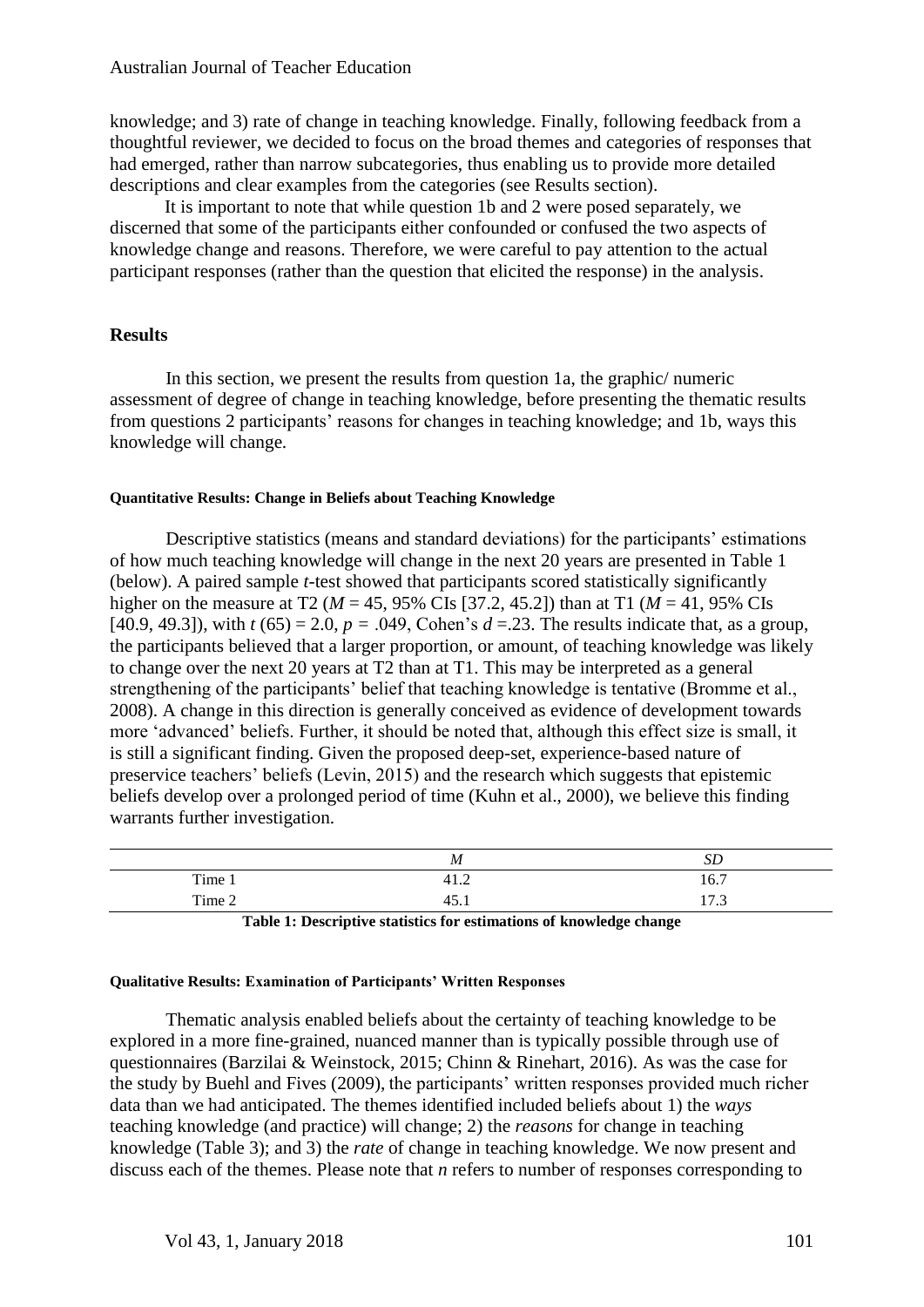#### Australian Journal of Teacher Education

each theme in total, with the number of responses at each time point being denoted as 'T1' and 'T2'.

#### *Theme 1: Ways Teaching Knowledge (and Practice) Will Change*

We identified two main categories pertaining to this theme, as identified in Table 3. The first category included epistemic/ knowledge changes *per se*; the second was more practical in nature, referring to knowledge about changes in teaching practice.

| Category            | <b>Examples</b>                                                      |
|---------------------|----------------------------------------------------------------------|
| Epistemic/knowledge | Knowledge base                                                       |
|                     | Student qualities/characteristics/learning                           |
| Teaching practice   | More constructivist, less 'traditional' teaching                     |
|                     | Focus on individual/adapted/special education/multicultural teaching |
|                     | New methods in general                                               |
|                     | Teacher qualities                                                    |
|                     | Unspecified shift in focus of teaching / schools/ subject            |
|                     | Teaching resources                                                   |
| Don't know          | Don't know/ no idea                                                  |

#### **Table 2: Ways teaching knowledge and practice will change**

*Epistemic/ knowledge changes* ( $n = 23$ , T1 = 12, T2 = 11). In this category, the participants detailed ways that knowledge and other epistemic aims (Chinn & Rinehart, 2016) would change, for example 'Research studies and experiences will lead to changes in knowledge around this subject' [S51, T1], 'Our understanding of that which is important to learn will be better' [S24, T1].

*Knowledge specifically relating to teaching practice*  $(n = 165, T1 = 87, T2 = 78)$ *. This* category reflected a focus on the ways knowledge about teaching practices and teachers would change. Some preservice teachers ( $n = 16$ , T1 = 7, T2 = 9) described a focus on more constructivist views/ less 'traditional' teaching, for example, '…less material things like textbooks, and possibly less teaching in traditional classrooms' [S29, T2]). Other responses (*n*   $= 30$ , T1 = 18, T2 = 12) reflected a focus on adapted multicultural teaching, for example, '…focus even more on adapting teaching, not just for the weakest students, but also for the [academically] strong ones' [S43, T1]. Some described new teaching methods in general. There were also responses that referred to changes in the teacher, such as teacher qualities, for example, teachers being 'More relation-oriented' [S9, T1], and preservice teachers reflected on teaching resources, (digital) tools and ICT as a way knowledge about teaching practice would change, for example 'More digital teaching' [S30, T1]. Finally, there were 16 (T1=5, T2=9) incidences of non-responses, with preservice teachers indicating most often that they 'did not know' ways in which teaching knowledge would change.

As a whole, participants' responses describing ways knowledge would change were outweighed by answers relating to knowledge about teaching practices, indicating a focus on practice, rather than a focus on knowledge *per se*.

#### *Theme 2: Reasons for Changes in Teaching Knowledge*

The responses in this theme addressed the issue of *why* knowledge will change over the next twenty years*.* From the 66 participants' responses at Time 1 and 2, we identified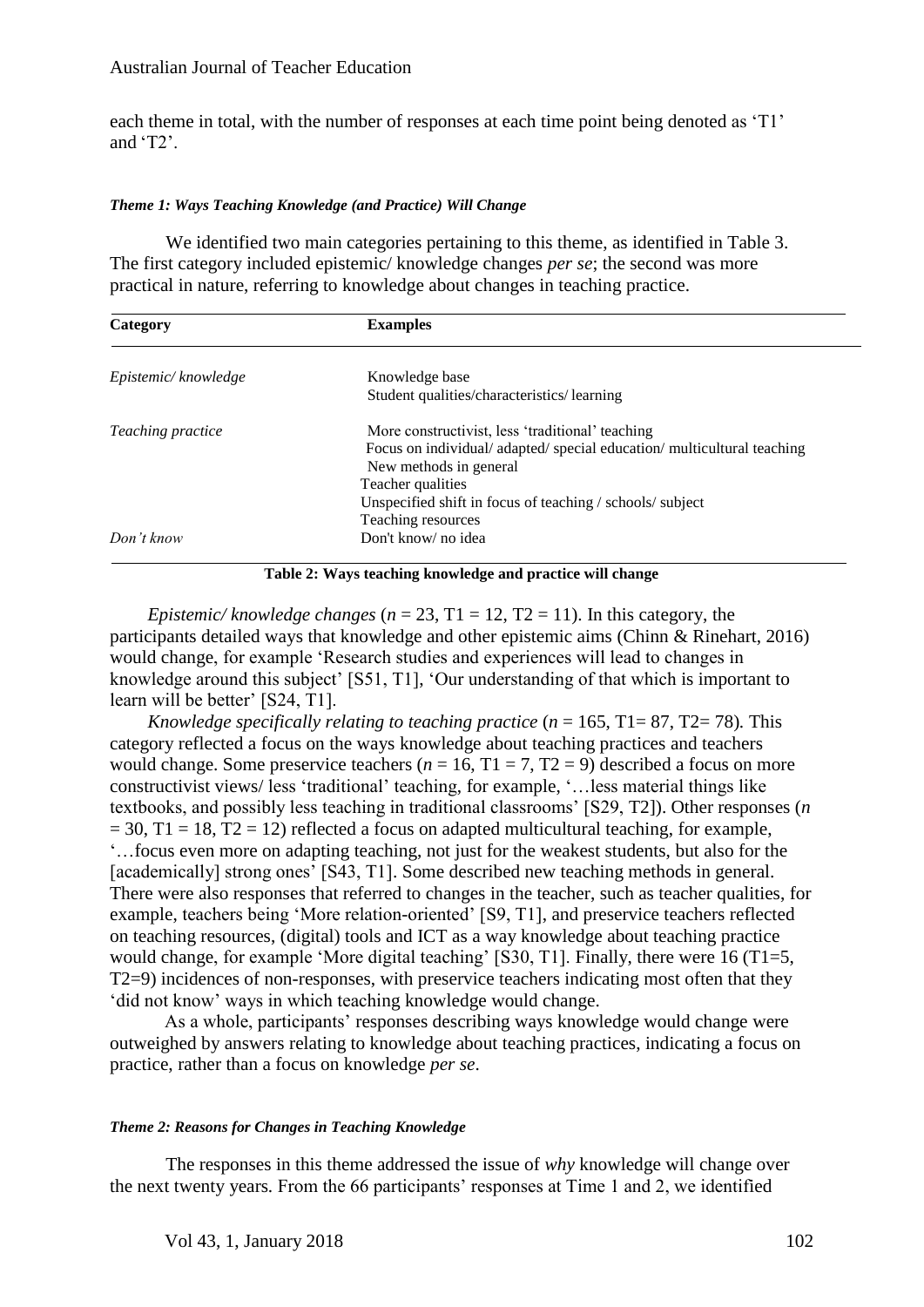three categories that represented the reasons for changes in teaching knowledge (plus one incidence of 'don't know'). These reasons were categorized as 'social', 'individual' and 'epistemic'.

| <b>Reasons</b> | <b>Examples</b>                                   |
|----------------|---------------------------------------------------|
| Social         | Societal changes                                  |
|                | <b>ICT</b>                                        |
| Individual     | People/ teachers change                           |
|                | Diversity in pupils and schools                   |
| Epistemic      | New research/knowledge/theories                   |
|                | Table 3. Reasons for change in teaching knowledge |

*Social reasons.* Preservice teachers ( $n = 53$ , T1 = 33, T2 = 20) described reasons for change in teaching knowledge based on the belief that because society, in general, changes, teaching knowledge will also change, this also included technological reasons. For example, 'It will change because society changes' [S13, T1], 'Society is changing and what they thought was correct and most effective till now can change during the next 20years' [S40, T1], 'Society changes. Technology and school are developing' [S33, T1], 'Changes in use of technology' [S21, T1].

*Individual reasons.* Preservice teachers (n=27, T1=11, T2=16) also described how changes and differences in people (teachers and students) cause changes in teaching knowledge for example, 'Ways of doing things change, because people change' [S33, T1]. 'We become aware of different types of behavior, and the (school) environment and people change' [S22, T1], and '... no students are completely similar when it comes to learning. That's why we already have different learning theories' [S17, T1].

*Epistemic reasons.* Many preservice teachers stated that the production or discovery of new research, knowledge, or theories ( $n = 61$ , T1=30, T2=31) would be the reason for changes in teaching knowledge, for example that 'New methods and research will change what we know today …' [S10, T2], or '…there are always new reports about what we should be working with' [S27, T2]. For some it seemed that new knowledge is simply better than old: 'We hold onto old theories and so on, but it is important to be "recent" [up to date] all the time' [S34, T2]. Others commented that school-based subject (education/ pedagogics) would change because of new knowledge, 'New knowledge can lead to small changes in the [knowledge base of the] subject pedagogics…' [S51, T2].

Overall the preservice teachers reported that knowledge changes because it is driven by changes in society, individual characteristics (or how the knowledge is, or needs to be, applied) and because new knowledge is "produced" (epistemic).

#### *Theme 3: Rate of Change in Teaching Knowledge*

The third theme that we identified was not one that we had envisioned. Interestingly, it seems to represent the response type that lies closest to the traditional way of considering certainty of knowledge beliefs, because it is specifically related to the changing nature of knowledge. Participants wrote responses about the rate of change in teaching knowledge that seemed to fall along a continuous dimension (cf. systems of beliefs research on epistemic beliefs, Hofer & Pintrich, 1997) ranging from *things/ knowledge change(s) all the time,* through to the idea that there is *a fixed base of knowledge, but some things will always change*, to the view that there is *no room for change*.

*Things/ knowledge 'change(s) all the time'*  $(n = 45, T1 = 20, T2 = 25)$ *. Responses* suggested a view that knowledge was always changing, for example 'School is always changing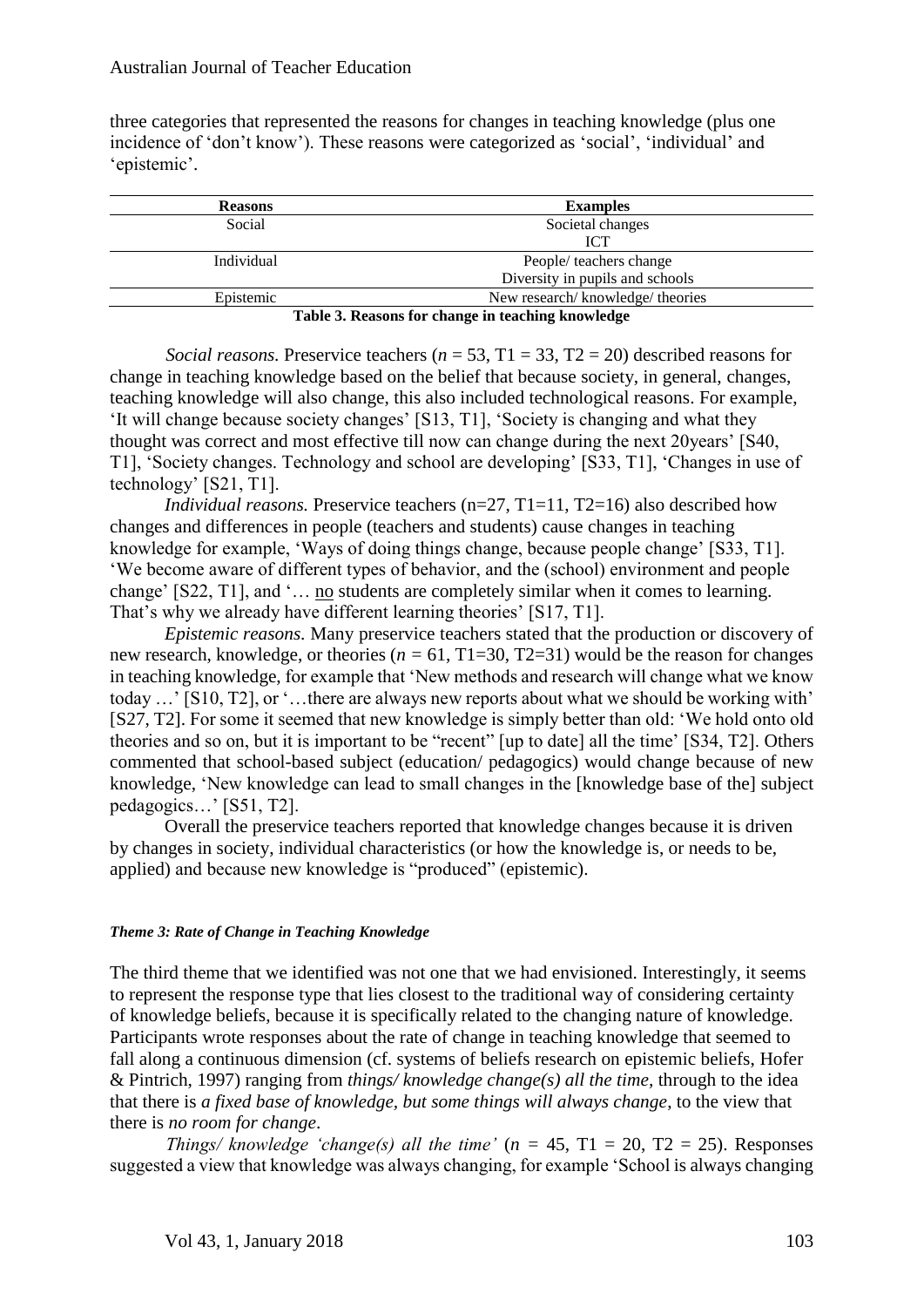and there are always new reports about what we should be working with' [S27, T2]. Interestingly, there were more incidences of reports of this belief at T2 than at T1, which may corroborate our interpretation of the quantitative results (see *Discussion*).

*Fixed base of knowledge, but some things will always change*  $(n = 18, T1 = 9, T2 = 9)$ *.* Perhaps an even more 'sophisticated' belief that was expressed by the participants was the idea that some facts are certain and 'known' (cf. Chinn & Rinehart, 2016), whilst there will always be room for improvement. For example, 'The market is partly saturated with various theories, but as time goes by things will always change…' [S23, T1].

*No room for change*  $(n = 3, T1 = 1, T2 = 2)$ . Contrary to the most popular response in this section (knowledge is always changing), a small number of participants expressed the belief that there would be no new knowledge about teaching in the next 20 years, because everything that is worth knowing is already known. One preservice teacher indicated '[I] don't think there will be great changes in the next 20 years when there haven't been drastic changes over the last 20 years' [S38, T2].

Finally, we would like to note a fourth type of response posited by a small number of preservice teachers that related to the changing nature of teaching knowledge, although it stuck out as not fitting along a continuum of beliefs: The *Idea that 'things need to change'* (*n =* 5, T1= 2, T2 = 3). The fourth type of belief that preservice teachers was more of a hope (or a lack of hope) that things might change in the future, for example 'Hopefully things will improve, in the way of …' [S30, T2].

### **Discussion**

In this article, we have identified significant differences in participants' responses to a quantitative measure of expected change in teaching knowledge, after a year of teacher education. We have also explored epistemic beliefs about the certainty of teaching knowledge qualitatively by identifying preservice teachers' beliefs about ways knowledge and practice will change, reasons why knowledge is likely to change and beliefs about the rate of change.

Our results show that preservice teachers hold specific beliefs about the certainty of teaching knowledge, and that these beliefs may develop during teacher education (Lunn Brownlee et al., 2017; Strømsø & Bråten, 2011). The quantitative measure showed that preservice teachers' beliefs about the certainty of teaching knowledge changed from Time 1 to Time 2. That is, they believed that more knowledge was likely to change over the next 20 years, which is usually interpreted as a stronger belief that knowledge is tentative. There was also some evidence of this change in the qualitative data in *Theme 3: Rate of change in teaching knowledge*. Namely, some preservice teachers expressed the belief that things/ knowledge 'change(s) all the time' ( $n = 45$ ,  $T1 = 20$ ,  $T2 = 25$ ), and we noted that there were more reports of this belief at T2 than at T1. The expression of the belief that knowledge is constantly changing has previously been interpreted as a sign of epistemic sophistication by researchers exploring epistemic beliefs using Likert type measures (see Bromme et al., 2008; Bråten, Strømsø & Samuelstuen, 2008; Greene & Yu, 2014; Trautwein & Ludtke, 2007a, b). However, Chinn and Rhinehart (2016) recently suggested that epistemic sophistication may be more about degrees of certainty in that 'much scientific knowledge…is well-established and beyond reasonable doubt, and … other scientific knowledge is more open to legitimate doubt' (ref. to Osborne and colleagues in Chinn & Rinehart, 2016). With regards to this way of viewing sophistication, we also found some reports ( $n = 18$ , T1 = 9, T2 = 9) of a belief in the existence of a 'fixed base of knowledge, but some things will always change, seeming to reflect Chinn and Rinehart's views. However, these results did not suggest any advances in the preservice teachers' understanding of the nature of knowledge, since the number of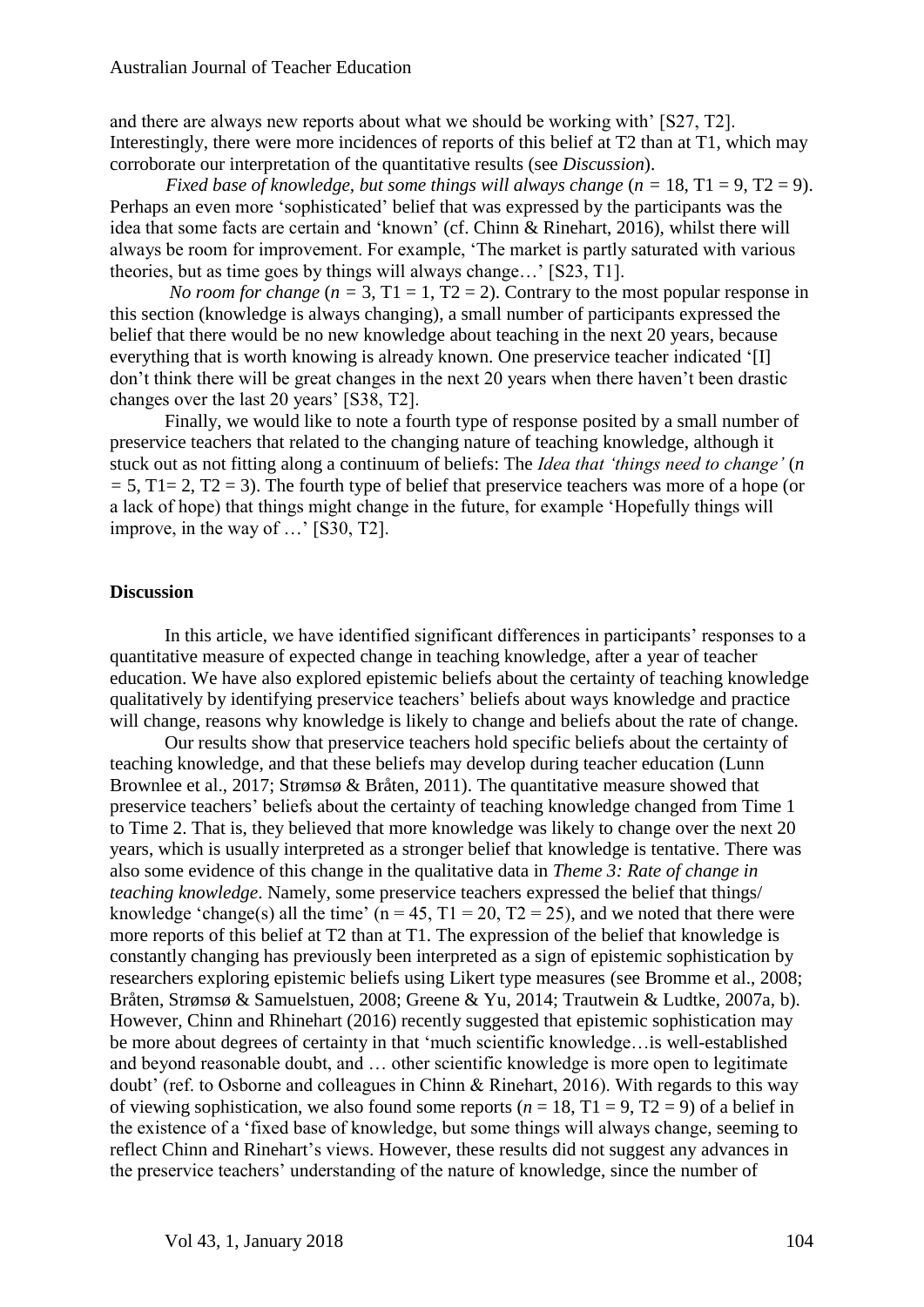responses reflecting this belief were similar at T1 and T2.

The results of the qualitative data about the *ways* in which the participants thought knowledge would change over time showed that more preservice teachers cited teaching practices rather than changes in knowledge *per se*. This practical, process-oriented interpretation may relate to Chinn et al.'s notion of reliable processes for achieving epistemic aims (Chinn et al., 2011). However, given the lack of a specific focus on knowledge or other epistemic aims in the preservice teachers' responses, we view this finding as more likely to suggest a view that the way knowledge is created and changed is through what teachers do and the qualities they bring to the classroom, which might be described as a *practical epistemology* (Boulton-Lewis, Brownlee, Berthelsen, & Dunbar, 2008). Such a practical epistemology pays attention to teaching practices used in the classroom, rather than considering existing theories and research about teaching. Lunn Brownlee and colleagues (Lunn Brownlee, Johansson, Cobb-Moore, Boulton-Lewis, Walker, & Ailwood, 2015) explored elementary school teachers' epistemic beliefs, by observing teachers' practices, then used stimulated recall interviewing techniques, to get them to reflect on their epistemic beliefs. The teachers described a range of epistemic beliefs, including what the researchers termed *practical evaluativism*, which is about teachers evaluating a range of practical sources (e.g., colleagues teaching practices rather than theory or research) when considering their own and others' teaching practices. This practical epistemology, while potentially adaptive in the context of busy teaching spaces, did not weigh up current research or theorising.

On the other hand, this practical epistemology was not evident when preservice teachers described the most commonly occurring *reasons for perceived changes in teaching knowledge.* Preservice teachers' responses about reasons for change included research, knowledge, theories (including changes in subjects) and ICT at both times, as well as changes in people or society. This apparently anomalous finding may relate to Chinn and colleagues' notions of epistemic aims and value (Chinn et al., 2011, Chinn & Rinehart, 2016). Preservice teachers may have epistemic aims of gaining knowledge, understanding and wisdom about how to teach, but the value they attach to these aims might be less than that attached to their non-epistemic aims of classroom management or carrying out teaching plans.

Finally, the nuances in preservice teachers' epistemic beliefs that were reported in this study may not have been evident through the use of a quantitative measure alone because prescribed statements about knowledge require less reflection and do not enable participants to reveal emergent psychological aspects of constructs (Greene & Yu, 2014).

## **Theoretical and Methodological Implications**

If teacher beliefs about the certainty of knowledge are important for teaching and learning, then a better understanding of what preservice teachers believe, how these beliefs are formed throughout education, and their influence on cognition and practice are essential areas of investigation. However, to understand these constructs it is imperative that they are defined and measured in valid ways (Mason, 2016).

With regard to theoretical definitions, to date, most research on beliefs about certainty have taken place within the broader Hofer and Pintrich (1997) framework which includes the nature of knowledge (how one defines knowledge) and the nature of knowing (how one comes to know). The certainty of knowledge forms part of the nature of knowledge dimension and includes a range of beliefs from viewing knowledge as absolute to viewing knowledge as evolving. However, Chinn et al., (2011) argued for 'a more specific, fine grained analysis … within several of the dimensions that Hofer and Pintrich discussed' (p. 142), including beliefs about the certainty of knowledge (viewed by Chinn and colleagues as one of several possible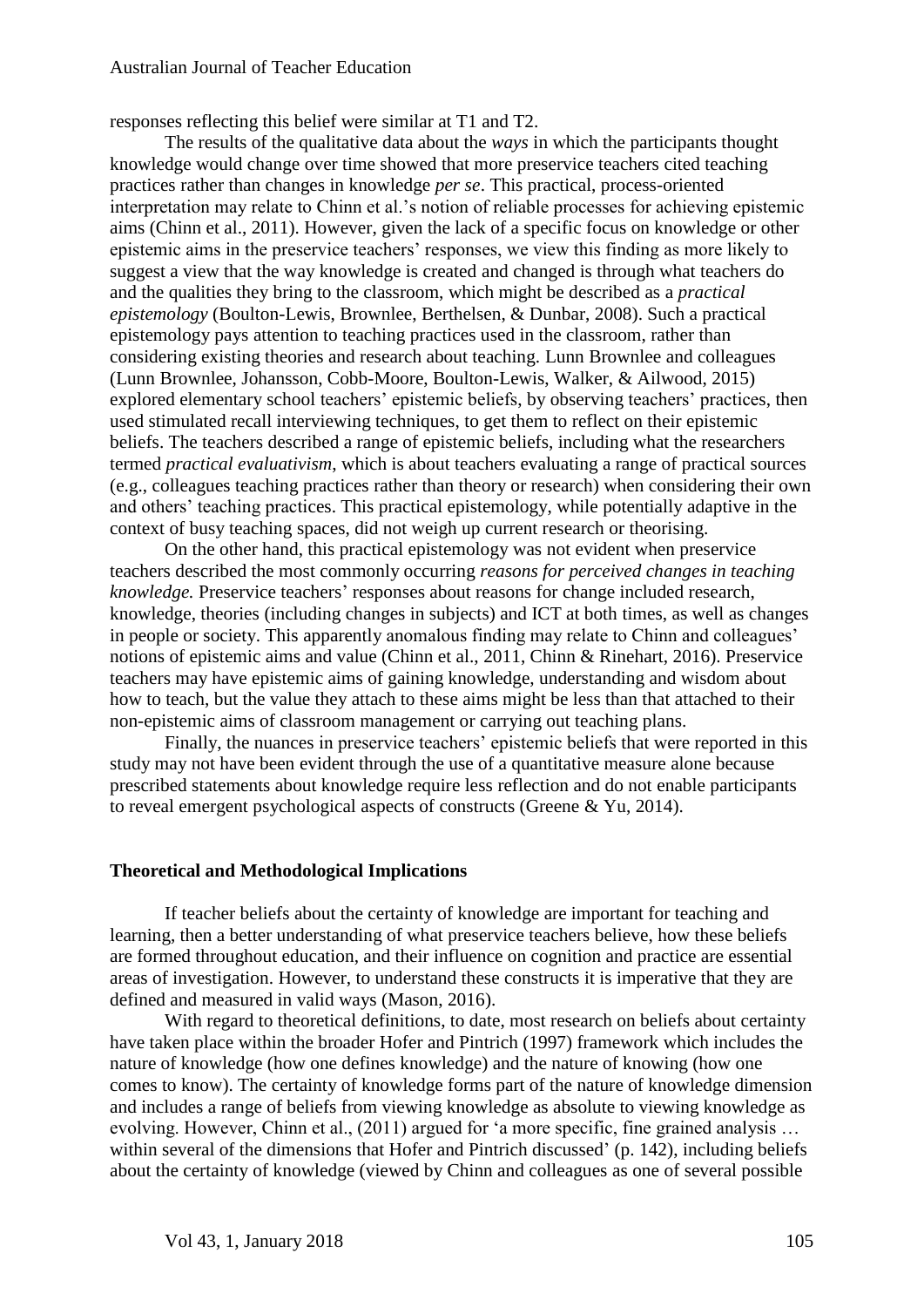epistemic stances). Our findings have revealed specific beliefs within the dimension of certain knowledge in the context of teacher knowledge. Following Chinn et al. (2011), we have continued to unpack the fine-grained nature of epistemic beliefs. Finer-grained analyses of beliefs about teaching knowledge show that there are nuances within the domain of teaching knowledge. Several researchers have advanced a topic specific analysis of certainty beliefs (Bråten, Gil, Strømsø, & Vidal-Abarca, 2009; Trautwein & Lüdtke, 2007b), yet there are likely contextual differences in certainty beliefs, even at a topic specific level, that should continue to be investigated in the form of cross-contextual research (Mason, 2016).

With regard to valid measurements, our nuanced findings about certain knowledge have emerged, in part, because of a mixed methods approach, which has enabled us to take a fine-grained look at preservice teachers' beliefs about certain knowledge (Greene &Yu, 2014). This can have implications for future studies of epistemic beliefs that focus on developing domain-specific theories and measures. The study of epistemic beliefs continues to be inhibited by questions of construct definition and use of measures with poor psychometric properties (Greene & Yu, 2014; Mason, 2016). Without dealing with such issues at a methodological level, future theory development will be problematic, as well as lacking practical applicability (cf. Chinn et al., 2011; Greene & Yu, 2014). In light of the nuances revealed in our study as well as prior literature, we would suggest that findings from studies based solely on self-reports using Likert-type scales must be interpreted with caution (Mason, 2016).

## **Limitations**

The results from this study have several theoretical and educational implications. However, they are not without limitations. The research is conducted in the context of preservice elementary and lower secondary teachers in Norway, and generalization to a wider population would require more extensive investigations across different cultures. Also, the study focuses on preservice teachers' epistemic *beliefs* or *stances* at two points in time, rather than assessing in-situ cognitions. Thus, there may be discordance between what the participants report and how they cognize, or teach, and we may expect that this would differ over time and contexts. This relates to the likely tacit nature of epistemic beliefs (Chinn et al., 2011) that might limit participants' ability to express them in written form (Chinn et al., 2011). More observational studies such as the use of scenario-based tasks (Ferguson & Bråten, 2017; Mason, 2016) may therefore be required.

Regarding the mixed methods approach in this study, although the qualitative data seemed to corroborate the quantitative data regarding development of beliefs in one regard (i.e., more reports of knowledge as tentative at T2), it did not in another (i.e., number of reports of knowledge consisting of 'a fixed base, but some things will always change' were similar at T1 and T2). Also, due to the brevity of some participants' responses and the fact that we could not probe them for further explanation (as afforded by e.g., cognitive interviews), we were unable to trace signs of development in participants' responses at an individual level. Interview data or probed cognitive interviews (cf. Greene, Torney-Purta, Azevedo, & Robertson, 2010) would be helpful for research seeking to delve further into such questions. When interpreted in light of other recent attempts by the research community to better understand (preservice) teachers' beliefs about knowledge, we view this study, despite its limitations, as having implications for teacher educators, which we outline below.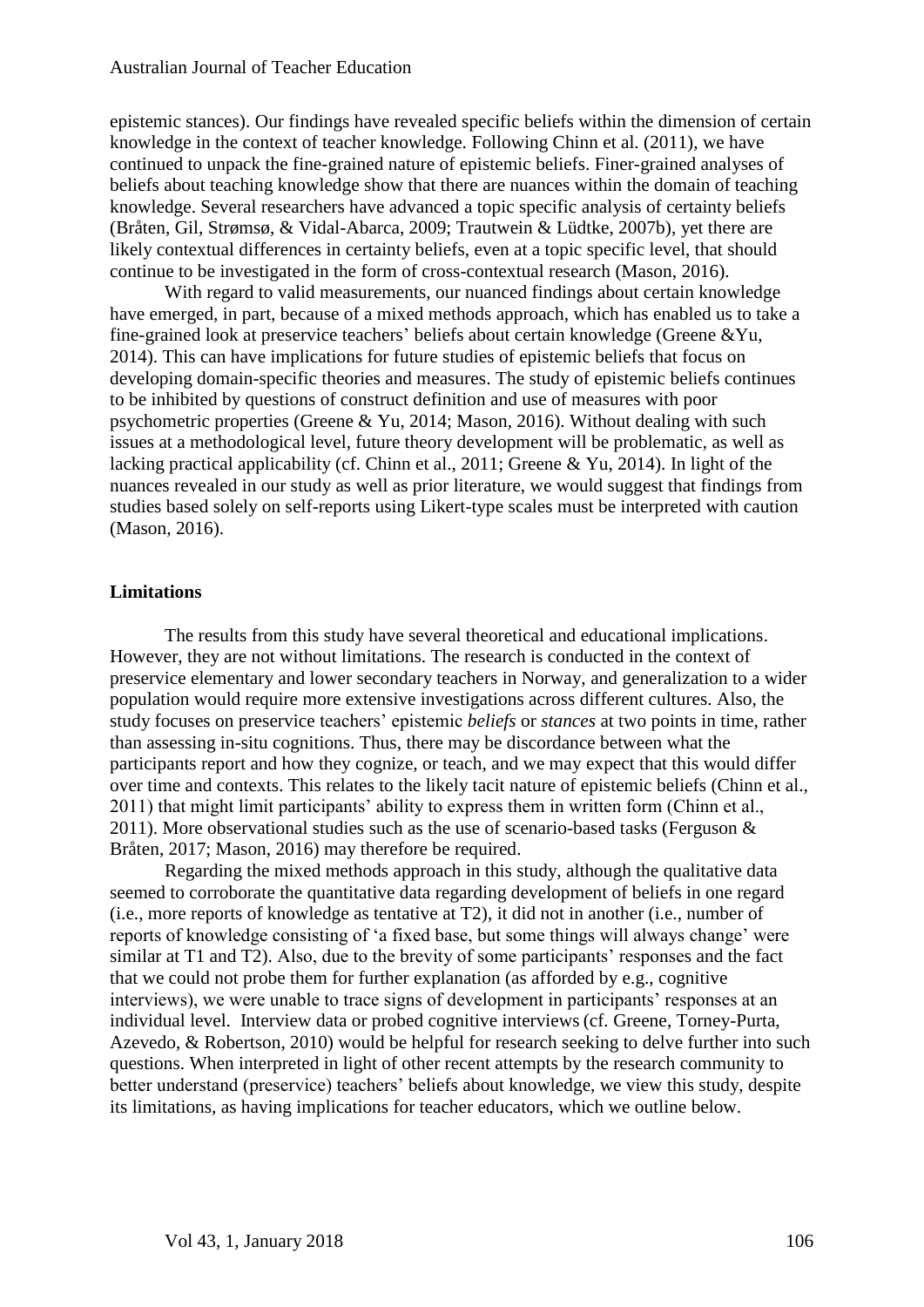#### **Implications for Teacher Education**

The beliefs that preservice teachers hold about the certainty of teaching knowledge are likely to influence their learning and how they relate to different knowledge sources (Buehl & Fives, 2016; Bråten & Ferguson, 2015), as well as deep-learning and engagement in higherorder thinking, such as reflecting on knowledge and practice (Lunn Brownlee et al., 2017). This has consequences for the evidence-base of preservice teachers' future practice, as well as how they interact with their future students. Therefore, teacher educators need knowledge about epistemic beliefs and how to facilitate their development in preservice teachers (Lunn Brownlee et al., 2017).

First, preservice teachers are not only required to choose and integrate reliable theoretical and practical knowledge sources (Bråten & Ferguson, 2015), they should understand that the evolving nature of knowledge creates a need for updating their knowledge base, also after graduation. So, while preservice teachers are often inclined to place more trust in inservice teachers and their own experience as learners (Bråten & Ferguson, 2015), it is important that teacher educators manage to communicate the value of (new) empirical and theoretical research reports. Contrarily, it is equally important that preservice teachers learn to critically evaluate new knowledge sources and practices, so that they avoid "jumping on the band wagon" every time a new research report or educational product is launched. Thus, while recency of knowledge is one important factor, it is also important that teachers learn to assess other source evaluation factors, such as relevance and the motivations of the author (Bråten, Strømsø, & Andreassen, 2016), before they engage in deep-processing.

Second, exploring preservice teachers' beliefs about the certainty of teacher knowledge assists us in understanding preservice teachers' epistemic stances (Chinn et al., 2011) and the extent to which they might be 'willing to amend those … [knowledge considerations] in the light of new evidence' (Greene & Yu, 2014 p. 14). Such epistemic stances provide a way in which to understand how preservice teachers might adapt to new knowledge and beliefs, which is an important quality for teachers in the 21st century. With the exponential growth of knowledge and technology nowadays, the need for 'lifelong learning' is greater than ever before. Teacher educators need to equip preservice teachers with the skills to ensure that they continue to learn and adapt to the rapidly changing nature of today's world, also after graduating, but it is equally important that they can facilitate learning of, as yet, unknown skills and competencies in their own students (cf. Buehl & Fives, 2016). Addressing epistemic beliefs in teacher education and fostering adaptive certainty beliefs in pre-service teachers may be one way of facilitating these skills.

Third, the preservice teachers in this study seemed to display some evidence of an understanding that knowledge about teaching changes gradually over time. However, they also seem to hold more practical epistemic beliefs that focused on knowledge enactment in terms of practice. By shedding light on the types of epistemic beliefs held by preservice teachers, it is our hope that we may aid teacher educators in addressing them, and in challenging preservice teachers to further develop them. Teacher educators should also help preservice teachers to develop epistemic goals, such as understanding, explanation and gaining new knowledge in keeping with developments, rather than focusing exclusively on non-epistemic goals. Lunn Brownlee et al. (2017) recently developed a framework for developing teachers' epistemic beliefs through what they referred to as epistemic reflexivity, which involves the critical evaluation of own beliefs and the evaluation of multiple perspectives that leads to specific action in the classroom. Considering the findings in this study regarding the practical nature of preservice teachers' thinking about knowledge, this may be a particularly suitable framework for discussing epistemic beliefs in teacher education. Teacher educators might also introduce discussions about the changing nature of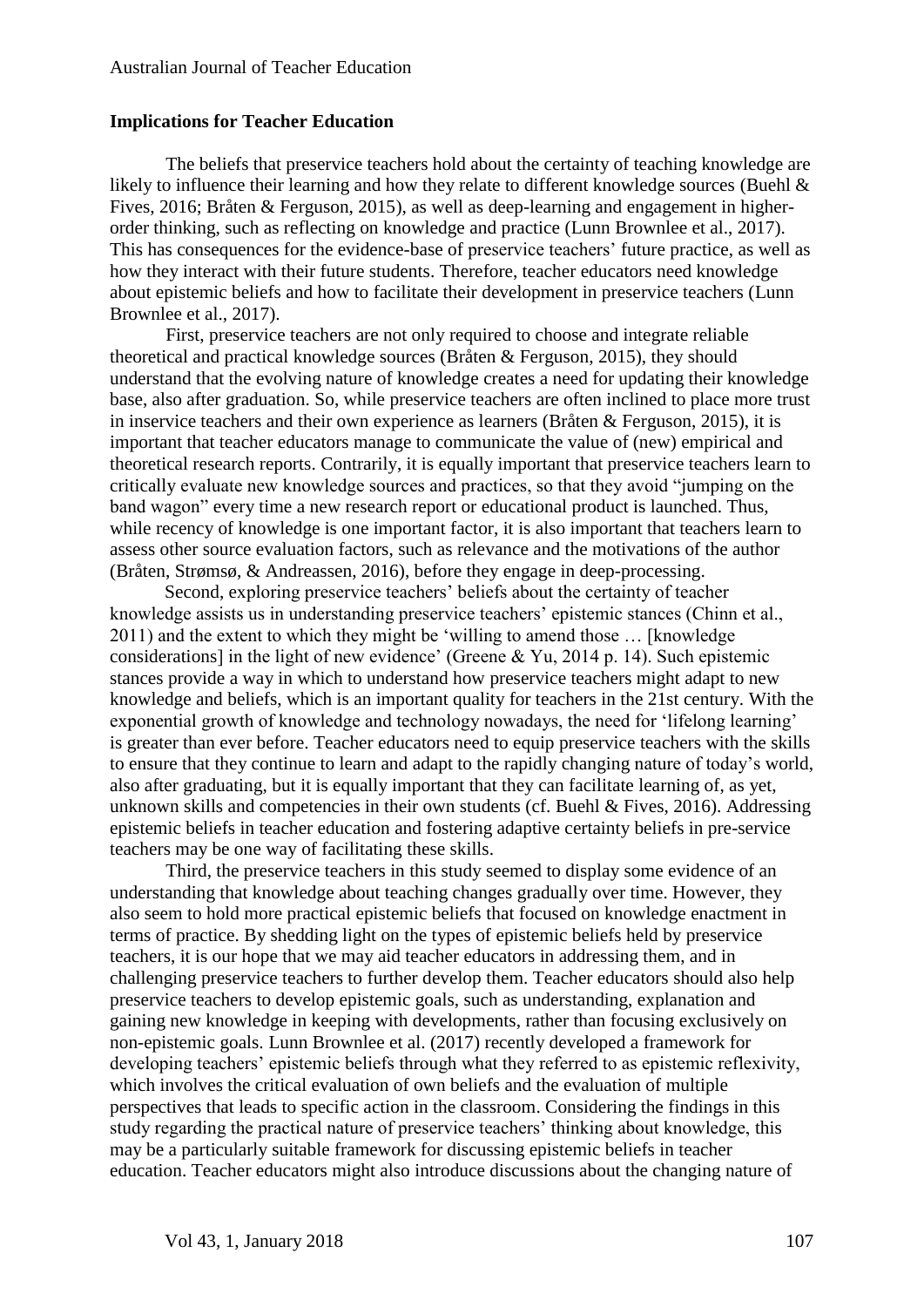teaching knowledge (e.g., Alexander, Murphy, & Woods, 1996) and how current theories and practices fit in with previous trends. This, along with guided reflection and consideration of how beliefs calibrate with practices may foster a climate and will for changing beliefs, as well as encouraging preservice teachers to engage with and critically evaluate the knowledge and ideas that they meet in lectures and classrooms (Feucht, Lunn Brownlee & Schraw, 2017, Lunn Brownlee et al., 2017).

## **References**

- Alexander, P.A., Murphy, P.K., & Woods, B.S. (1996). Of squalls and fathoms: Navigating the seas of educational innovations. *Research News and Comment,* 31-39. <https://doi.org/10.2307/1176666>
- Barzilai, S., & Weinstock, M. (2015). Measuring epistemic thinking within and across topics: A scenario-based approach. *Contemporary Educational Psychology, 42,* 141-158. <https://doi.org/10.1016/j.cedpsych.2015.06.006>
- Boulton-Lewis, G.M., Brownlee, J.M., Berthelsen, D., & Dunbar, S. (2008.) Child care students' practical conceptions of learning. *Studies in Continuing Education, 30,* 119- 128 <https://doi.org/10.1080/01580370802097710>
- Bromme, R., Kienhues, D., & Stahl, E. (2008). Knowledge and epistemological beliefs: An intimate but complicate relationship. In M.S. Khine (Ed.), *Knowing, knowledge, and beliefs: Epistemological studies across diverse cultures* (pp. 423-441). New York (NY): Springer. <https://doi.org/10.1080/01580370802097710>
- Brownlee, J., Schraw, G., & Berthelsen, D. (2011). (Eds). *Personal Epistemology and Teacher Education.* New York, NY: Routledge.
- Brownlee, J.M., Syu, J.-J., Mascadri, J., Cobb-Moore, C., Walker, S., Johansson, E., et al. (2012). Teachers' and children's personal epistemologies for moral education: Case studies in early years elementary education. *Teaching and Teacher Education, 28*, 440-450.<https://doi.org/10.1016/j.tate.2011.11.012>
- Bråten, I., Britt, M.A., Strømsø, H.I., & Rouet, J.-F. (2011). The role of epistemic beliefs in the comprehension of multiple expository texts: Towards an integrated model. *Educational Psychologist, 46,* 48-70.<https://doi.org/10.1080/00461520.2011.538647>
- Bråten I., & Ferguson, L.E., (2015). Beliefs about sources of knowledge predict motivation for learning in teacher education. *Teaching and Teacher Education: An International Journal of Research and Studies, 50*, 13-23 <https://doi.org/10.1016/j.tate.2015.04.003>
- Bråten, I., Gil, L., Strømsø, H.I., & Vidal-Abarca, E. (2009). Personal epistemology across cultures: Exploring Norwegian and Spanish university students' epistemic beliefs about climate change. *Social Psychology of Education, 12,* 529-560. doi: 10.1007/s11218-009- 9097-z.
- Bråten, I., Strømsø, H.I., & Andreassen, R. (2016). Sourcing in professional education: Do text factors make any difference? *Reading & Writing, 29,* 1599-1628. <https://doi.org/10.1007/s11145-015-9611-y>
- Bråten, I., Strømsø, H.I., & Samuelstuen, M.S. (2008). Are sophisticated students always better? The role of topic-specific personal epistemology in the understanding of multiple expository texts. *Contemporary Educational Psychology, 33*, 814-840. <https://doi.org/10.1016/j.cedpsych.2008.02.001>
- Buehl M.M., & Fives, H. (2009). Exploring teachers' beliefs about teaching knowledge: Where does it come from? Does it change? *The Journal of Experimental Education, 77,* 367- 408.<https://doi.org/10.3200/JEXE.77.4.367-408>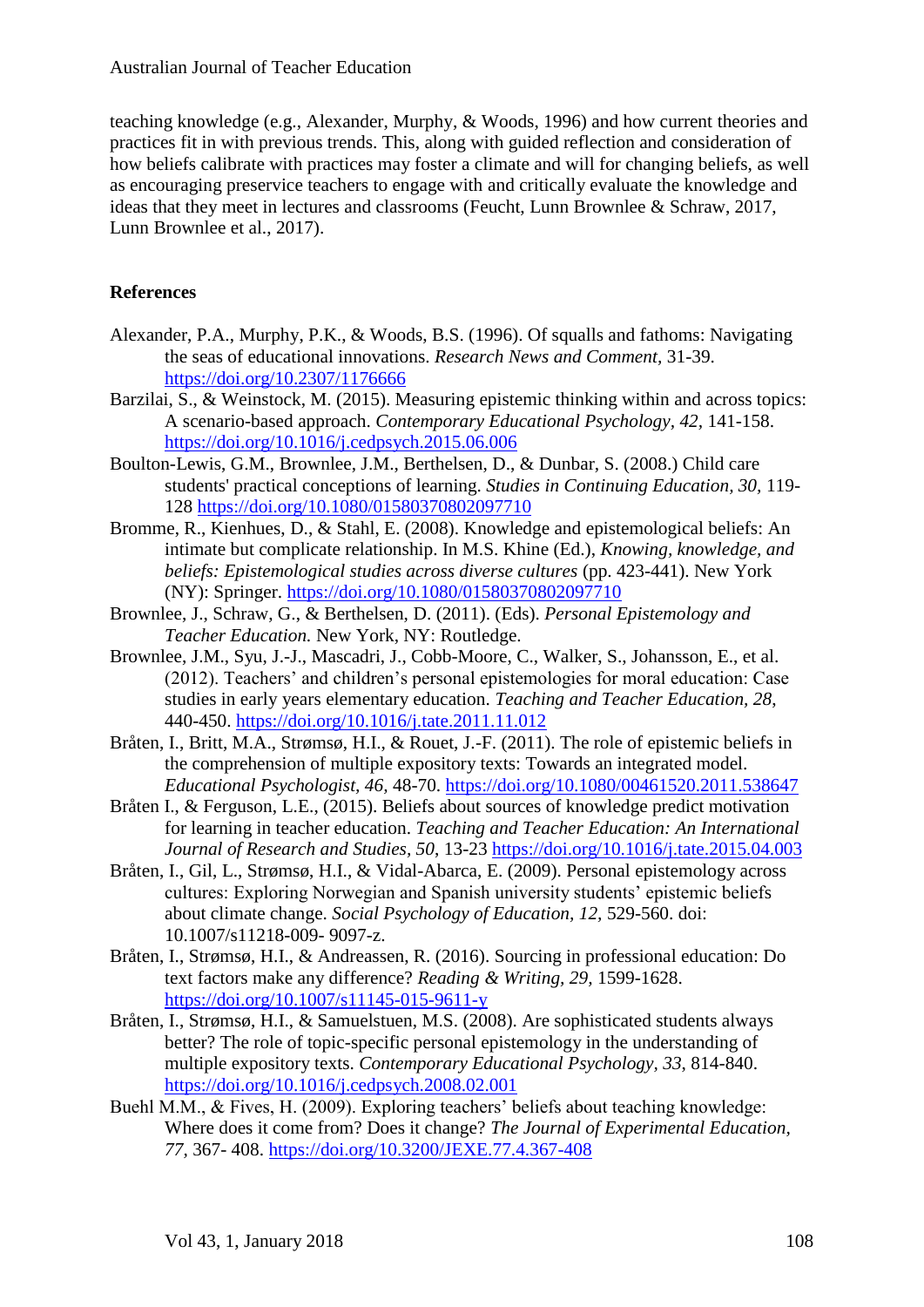- Buehl M.M., & Fives, H. (2016). The role of epistemic cognition in teacher learning and praxis. In J.A. Greene, W.A. Sandoval, & I. Bråten (Eds.). *Handbook of epistemic cognition*. (pp.247-264). New York, NY: Routledge.
- Chinn, C.A., Buckland, L.A., & Samarapungavan, A. (2011). Expanding the dimensions of epistemic cognition: Arguments from philosophy and psychology. *Educational Psychologist, 46,* 141-167.<https://doi.org/10.1080/00461520.2011.587722>
- Chinn, C.A., & Rhinehart, R.W. (2016). Epistemic cognition and philosophy. Developing a new framework for epistemic cognition. In J.A. Greene, W.A. Sandoval, & I. Bråten (Eds.). *Handbook of epistemic cognition.* (pp. 460-478) New York, NY: Routledge.
- Creswell, J.W. (2005). *Educational research: Planning, conducting, and evaluating quantitative and qualitative research* (2nd ed.) Upper Saddle River, NJ: Pearson.
- Ferguson, L.E., & Bråten, I. (August 2017). *Espoused and Enacted Beliefs about Intelligence and Teaching among Preservice Teachers*. Paper presented at EARLI conference, Tampere, Finland.
- Ferguson, L.E., Bråten, I., & Strømsø, H.I. (2012). Epistemic cognition when students read multiple documents containing conflicting scientific evidence: A think-aloud study. *Learning and Instruction, 22,* 103-120 <https://doi.org/10.1016/j.learninstruc.2011.08.002>
- Feucht, F.C. (2010). Epistemic climate in elementary classrooms. In L.D. Bendixen & F.C. Feucht (Eds.). *Personal epistemology in the classroom: Theory, research, and implications for practice.* (pp. 55-93). New York, NY: Cambridge University Press. <https://doi.org/10.1017/CBO9780511691904.003>
- Feucht, F.C., Lunn Brownlee, J. & Schraw, G. (2017). Moving beyond reflection: Reflexivity and epistemic cognition in teaching and teacher education. *Educational Psychologist, 52,* 234-241.<https://doi.org/10.1080/00461520.2017.1350180>
- Fives, H., & Buehl, M.M. (2008). What do teachers believe? Developing a framework for examining beliefs about teachers' knowledge and ability. *Contemporary Educational Psychology, 33,* 134-176.<https://doi.org/10.1016/j.cedpsych.2008.01.001>
- Greene, J.A., Azevedo, R., & Torney-Purta, J. (2008). Modeling epistemic and ontological cognition: Philosophical perspectives and methodological directions. *Educational Psychologist, 43*, 142-160.<https://doi.org/10.1080/00461520802178458>
- Greene, J.A., Torney-Purta, J., Azevedo, R., & Robertson, J. (2010). Using cognitive interviewing to explore elementary and secondary school students' epistemic and ontological cognition. In L.D. Bendixen & F.C. Feucht (Eds.), *Personal epistemology in the classroom: Theory, research, and implications for practice (pp. 368-406).* New York, NY: Cambridge University Press. <https://doi.org/10.1017/CBO9780511691904.012>
- Greene, J.G. & Yu, S.B. (2016). Educating critical thinkers: The role of epistemic cognition. *Policy Insights from the Behavioral and Brain Sciences, 3,* 45–53. <https://doi.org/10.1177/2372732215622223>
- Greene, J.G. & Yu, S.B. (2014). Modeling and measuring epistemic cognition: A qualitative re- investigation. *Contemporary Educational Psychology, 39,* 12-28. <https://doi.org/10.1016/j.cedpsych.2013.10.002>
- Hammer, D., & Elby, A. (2002). On the form of personal epistemology. In B.K. Hofer & P.R. Pintrich (Eds.), *Personal epistemology: The psychology of beliefs about knowledge and knowing* (pp. 169-190). Mahwah, NJ: Erlbaum.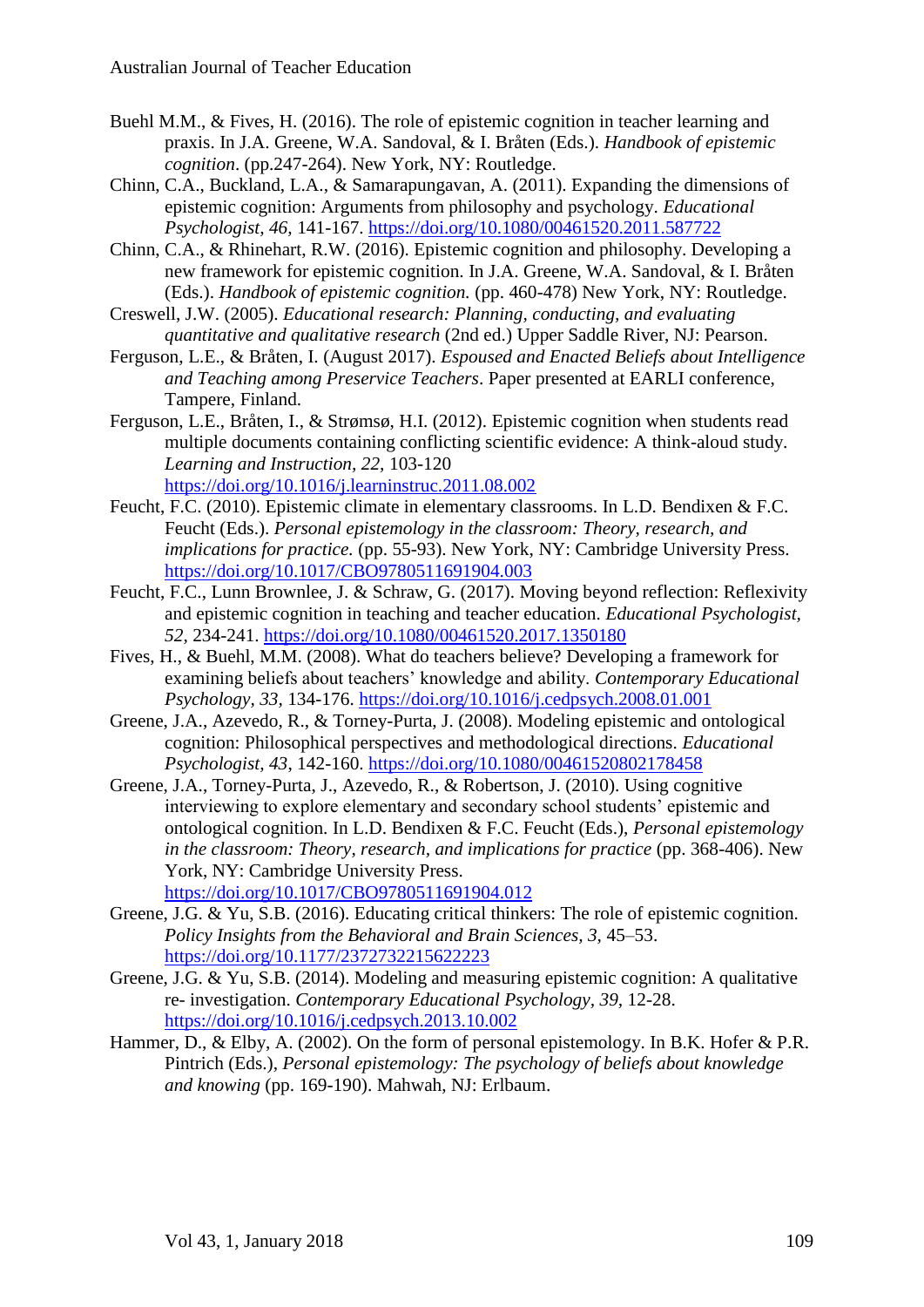- Hofer, B.K. (2000). Dimensionality and disciplinary differences in personal epistemology. *Contemporary Educational Psychology, 25,* 378-405. doi: 10.1006/ceps.1999.1026. <https://doi.org/10.1006/ceps.1999.1026>
- Hofer, B. K. (2010). Personal epistemology in Asia: Burgeoning research and future directions. *Asia Pacific Education Researcher, 19*, 175-184. <https://doi.org/10.3860/taper.v19i1.1516>
- Hofer, B.K. (2016). Epistemic cognition as a psychological construct: Advancements and challenges. In J.A. Greene. W.A. Sandoval, & I. Bråten (Eds.). *Handbook of epistemic cognition* (pp. 19-38). New York, NY: Routledge.
- Hofer, B.K., & Pintrich, P.R. (1997). The development of epistemological theories: Beliefs about knowledge and knowing and their relation to learning. *Review of Educational Research, 67*, 88-140. <https://doi.org/10.3102/00346543067001088>
- Hofer, B.K., & Pintrich, P.R. (Eds.) (2002). *Personal epistemology: The psychology of beliefs about knowledge and knowing.* Mahwah, NJ: Erlbaum.
- Kienhues, D., Ferguson, L.E., Stahl, E. (2016). Diverging information and epistemic change. In J.A, Greene, W.A. Sandoval, & I. Bråten, (Eds). *Handbook of epistemic cognition.* (pp.318-330). New York, NY: Routledge.
- King, P.M., & Kitchener, K.S. (1994). *Developing reflective judgment: Understanding and promoting intellectual growth and critical thinking in adolescents and adults.* San Francisco, CA: Jossey-Bass.
- Kuhn, D., Cheney, R., & Weinstock, M. (2000). The development of epistemological understanding. *Cognitive Development, 15,* 309-328. doi: 10.1016/S0885- 2014(00)00030-7.
- Kuhn, D., & Weinstock, M. (2002). What is epistemological thinking and why does it matter? In B.K. Hofer & P.R. Pintrich (Eds.), *Personal epistemology: The psychology of beliefs about knowledge and knowing* (pp. 121-144). Mahwah, NJ: Erlbaum.
- Levin, B.B. (2015). The development of teachers' beliefs. In Fives, H., & Gill, M.G. (Eds.). *International handbook of research on teachers' beliefs*. (pp.48-65). New York, NY: Routledge.
- Lunn Brownlee, J. Ferguson, L.E., & Ryan, M. (2017). Changing teachers' epistemic cognition: A new conceptual framework for epistemic reflexivity. *Educational Psychologist, 52,* 242-252.<https://doi.org/10.1080/00461520.2017.1333430>
- Lunn Brownlee, J., Johansson, E., Cobb-Moore, C., Boulton-Lewis, G., Walker, S., & Ailwood, J. (2015) Epistemic beliefs and beliefs about teaching practices for moral learning in the early years of school: relationships and complexities. *Education 3-13: International Journal of Primary, Elementary and Early Years Education, 43*, 164- 183. <https://doi.org/10.1080/03004279.2013.790458>
- Mason, L. (2016) Psychological perspectives on measuring epistemic cognition. In J.A. Greene, W.A. Sandoval, & I. Bråten (Eds.). *The Handbook of Epistemic Cognition* (pp.375-392). New York (NY): Routledge.
- Muis, K. (2007). The role of epistemic beliefs in self-regulated learning. *Educational Psychologist, 42,* 173-190.<https://doi.org/10.1080/00461520701416306>
- Norwegian Statistics (2012). *The employment market for teachers and nursery teachers*. [https://www.ssb.no/a/publikasjoner/pdf/rapp\\_201218/rapp\\_201218.pdf](https://www.ssb.no/a/publikasjoner/pdf/rapp_201218/rapp_201218.pdf) Accessed 19.09.17
- Perry, W.G. (1970). *Forms of intellectual and ethical development in the college years: A scheme*. New York: Holt, Rinehart & Winston.
- Popper, K. (2002). *The Logic of Scientific Discovery*. London, UK: Routledge.